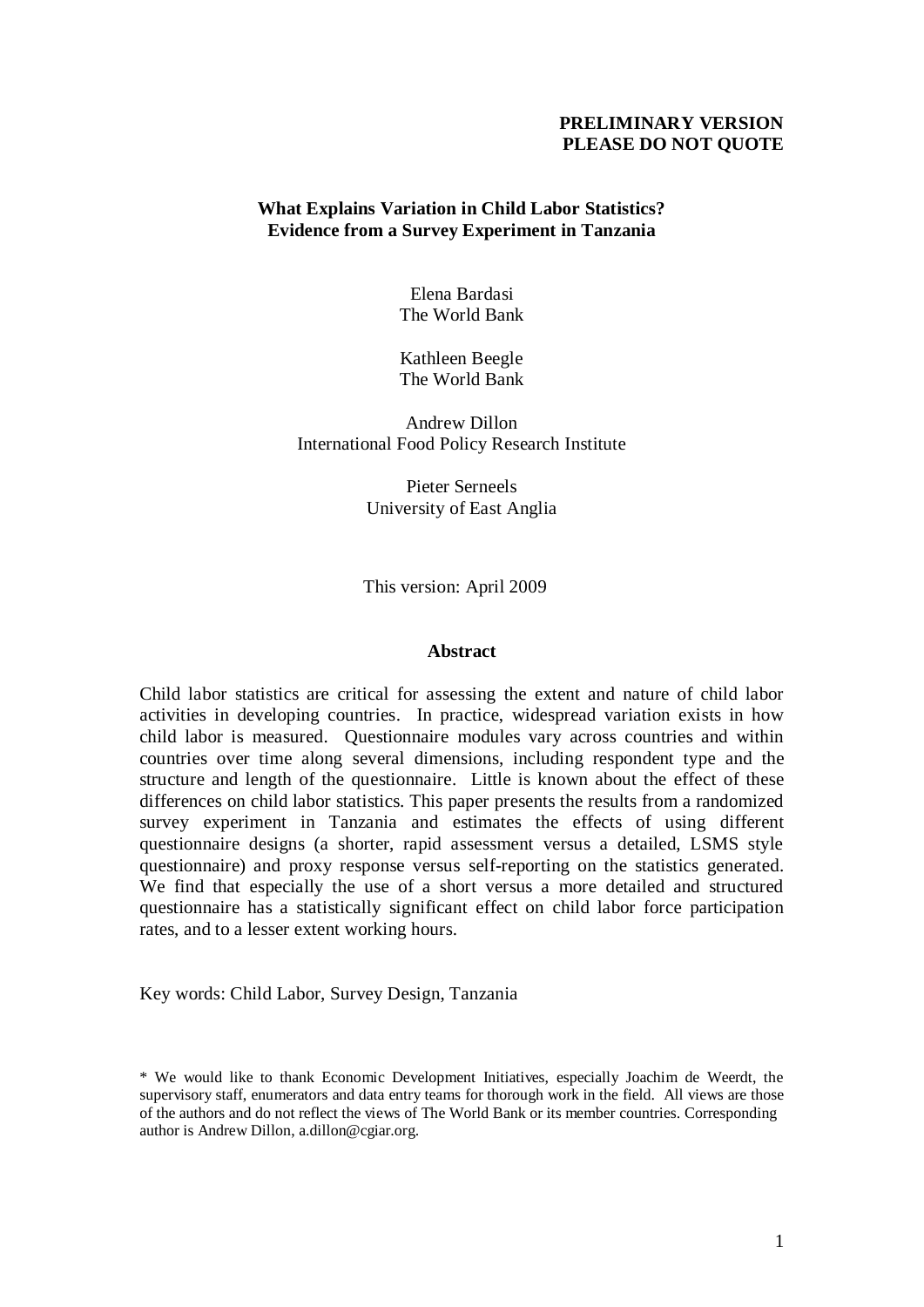#### **1. Introduction and background**

In the last decade, special attention has been paid to generating empirical evidence on child labor, especially for developing countries. Although there has been substantive discussion about the definition of child labor, much less attention has been spent to its measurement. In particular, the sensitivity of child labor statistics to the survey method used has received very limited attention. In fact, despite more attention to the collection of child labor statistics, the consistency of these statistics is widely variable across and within countries (UCW 2008). In Ghana, for instance, a comparison between the CWIQ survey (2003) and SIMPOC survey (2000) suggests a decline in child labor of 21.8% between over the three year period. In Kenya, the MICS2 (2000) and SIMPOC (1998/99) surveys would suggest an increase in child labor of 26.1% over the considered period. To what extent are these differences a consequence of using different survey methods?

We focus on two main areas where the survey method has a potential influence on the labor statistics it produces: the structure of the labor-related questions and the respondent type. The specific wording and style of employment questions are posited to have a large influence on labor statistics. This may be particularly relevant in a setting where a significant proportion of individuals are employed in household enterprises or home production and are not directly remunerated in the form of a salary or wage. For example, the question "Did you work in the last 7 days?" is hypothesized to systematically undercount persons who work in household enterprise activities without direct wage payments (e.g., unpaid family workers). Likewise, OECD-style employment questions (such as the one above) may be flawed if applied to settings where employment is highly seasonal or where a significant proportion of workers are casual workers.

Respondent type may also influence the labor statistics generated. Borgers et al. (2000) illustrate that given the appropriate question structuring and conditions of interview that children above 10 years of age have sufficient cognitive development to respond accurately to survey questions. However, differences in labor statistics may be generated by altering whether adults in the household are asked to respond about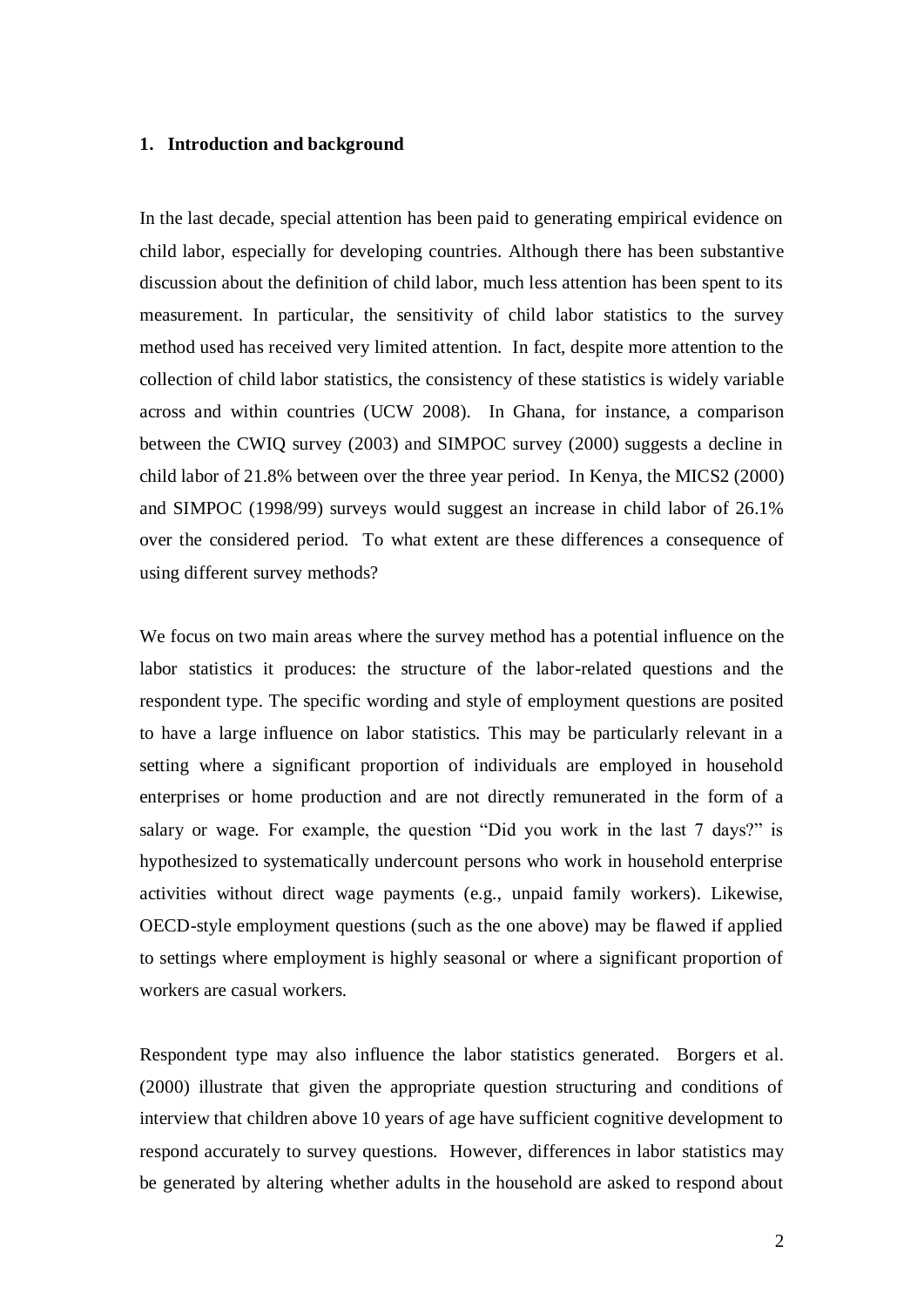the labor activities of the children in the household rather than the children themselves. In fact, we find in related work that the effect of proxy responses has a large and statistically significant effect on adult labor force participation, weekly hours worked, and daily earnings, among other labor statistics (Bardasi et al. 2009).

The survey experiment we describe here seeks to improve the quality of child labor statistics and the information base for analytical work on participation in child labor and hours worked. These improvements will include, among other things, better measuring labor force participation, the nature of work in terms of type and intensity (particularly work that occurs in household enterprises and farms), changing patterns in employment over time, and nuanced changes in labor market activity that could otherwise be missed in existing data collection instruments. The structure of the paper is as follows. We describe the experimental design and the identification strategy to test differences in questionnaire design and respondent type in the next section. The third section provides a description of the data collected, while the fourth section presents our results. The last section concludes.

### **2. The survey experiment**

Whether changes in measurement have an effect on the statistics they produce is, ultimately, an empirical question. We designed and implemented a survey experiment focusing on two key dimensions of labor survey design: the level of detail of the questionnaire and the type of respondent (Table 1). Households were randomly selected for the survey, and, after being selected, randomly assigned to one of the four survey assignments based on these two dimensions. While the survey experiment was not intentionally designed to measure differences in child labor statistics, we analyze the child labor statistics generated from these data as part of a larger experiment in understanding the determinants of labor statistics, of which children"s behavior is an important subset.

In the first dimension of our survey design, we developed a detailed labor module and a shortened labor module. The shortened labor module reflects the approach in shorter questionnaires, such as the Core Welfare Indicator Survey (CWIQ). This shorter module is often used in generating statistics with a higher frequency, for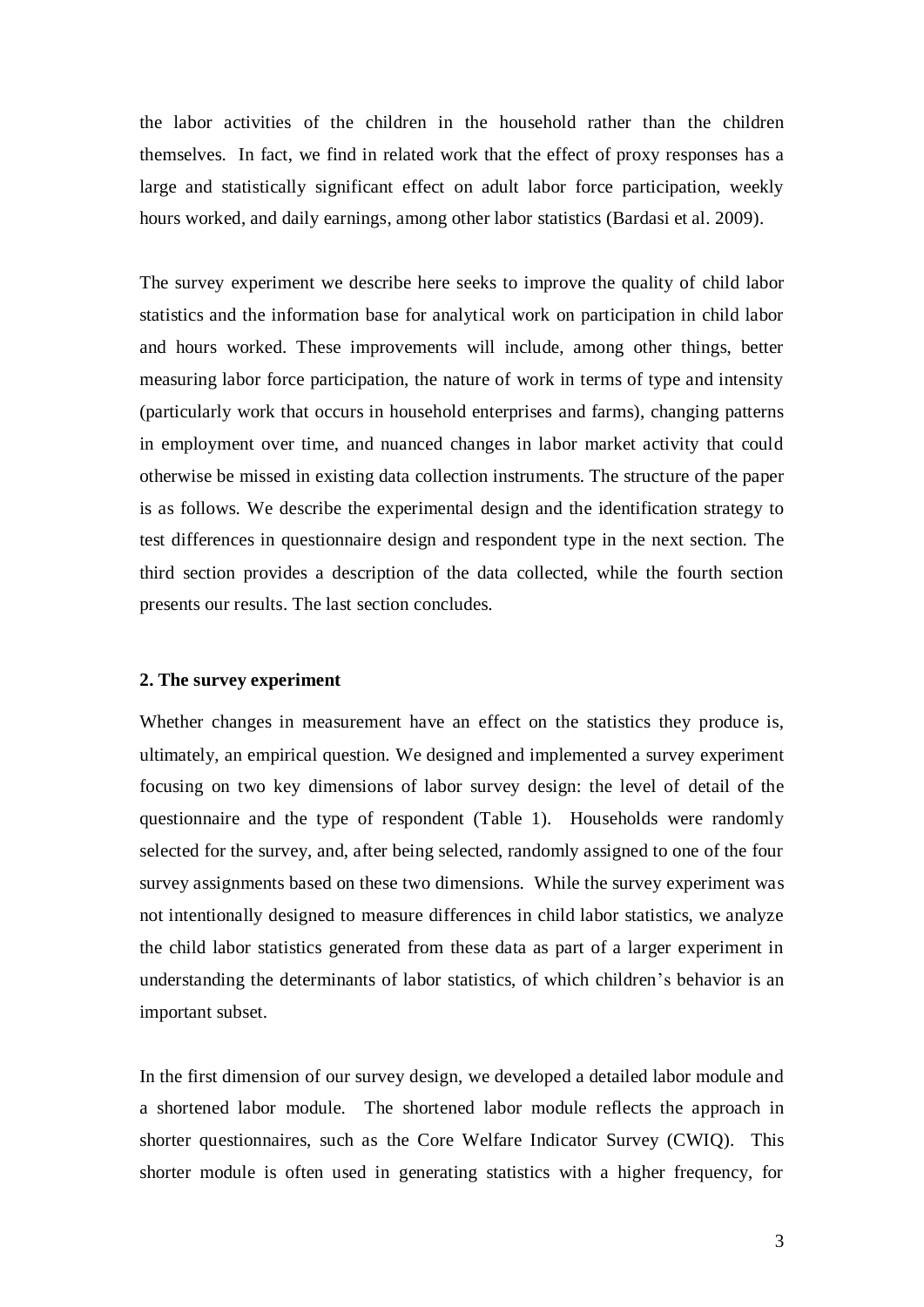example with annual regularity, in lieu of multi-topic households which are too demanding to implement on annual basis. In our survey experiment, the detailed module differs from the shortened module in two ways: in the set of screener questions and in asking about second and third jobs. The former is the more important difference. The detailed module includes several screener questionnaires about labor force participation, specifically, whether the person has worked for someone outside the household (as an employee), whether s/he has worked on the household farm, and whether s/he has worked in a non-farm household enterprise. These questions are asked with respect to the last 7 days and, if reported to not work in the last 7 days, the last 12 months. In the shorter module, there is only one question: has s/he worked in the last 7 days. For those identified as working in the last 7 days, the occupation, sector, employer, hours, and wage payments is collected. In the detailed module, these same set of questions are repeated for a second and a third job.

In the second dimension of the experiment, we vary whether questions are asked directly to the subject or asked of a proxy respondent. Response by proxy rather than self reflects the common practice to interview an informed household member (often the household head), rather than the individual him or herself. Although self-reporting is the established standard for multi-topic household surveys, in practice proxy respondents are often used when individuals are away from the household working or otherwise unavailable to interview in the time allotted in an enumeration area to conduct interviews. In the survey experiment, the proxy respondent is randomly chosen among household members at least 15 years old. The proxy respondent is then either the head of household, spouse of the head or an older child or older relative living in the household.<sup>1</sup> In practice, proxy respondents are not randomly chosen, but are normally selected by interviewers on the basis of availability. In this sense, the experiment does not exactly mimic the actual conditions of proxy respondents, although it is not clear which direct this would bias our findings. The survey design was intentionally designed to randomly select proxy respondents, so that the treatment effects of different respondent types could be estimated without potential contamination from proxy respondent selection bias.

<u>.</u>

<sup>&</sup>lt;sup>1</sup> The Tanzanian CWIQ 2006 data indicate that the average Tanzanian household has between two to three adults who could serve as a proxy.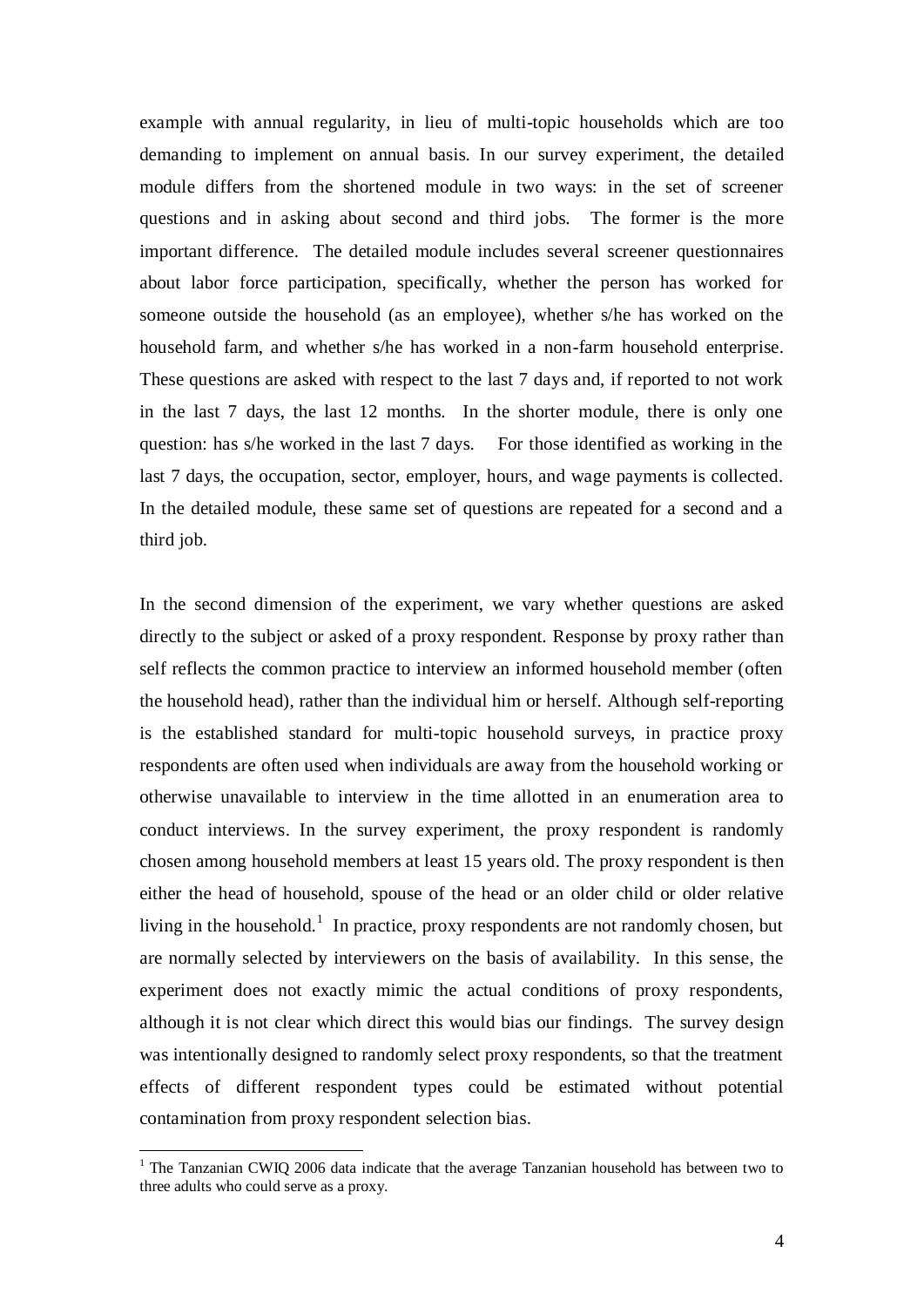These different survey approaches reflect commonly used approaches in practice. The benchmark reference to which the other survey assignments are compared is the detailed self-report questionnaires. This, we believe, represents the "best practices" approach of household surveys: using a detailed questionnaire and interviews being held with the respondents themselves.

In each of the four designs, in addition to the labor module, the questionnaire also includes five other modules: household roster, household assets and dwelling characteristics, land, and consumption expenditures. In the detailed and shortened questionnaire, the questions follow the same sequence, identical types of questions follow the same phrasing, and recall periods are the same.

From an analytical perspective, we are interested in two types of questions: the respective effects of the change in survey design and whether these effects vary with respondent or other characteristics. To address the first question, we consider the treatment effects of the respective treatments. As a first descriptive approach we compare the statistics produced for the different groups listed in Table 1 and assess whether they are different across the groups (i.e. treatments).<sup>2</sup> We thus compare the mean outcomes in labor force participation, occupation, daily hours worked, and weekly earnings across the four groups. Since the treatments are randomly allocated, we can abstract from unobserved heterogeneity in individual, household or village characteristics. In a second step, we formally estimate the respective average treatment effects, taking the detailed survey with self respondents as the reference group.

$$
y_i = \alpha_j + \beta_j T_i^j + \gamma X_i + \lambda V + \varepsilon_{i,j}
$$
 (Eq. 1)

-

<sup>&</sup>lt;sup>2</sup> To estimate the average treatment effect, we ideally want to estimate  $\Delta = Y_t^1 - Y_t^0$  which is the difference of the outcome variable of interest at time t between two treatments denoted by the superscripts 1 and 0. However, since  $\Delta$  is unobservable to the econometrician because a household does not receive two treatments simultaneously, one estimates the treatment effect given the observable data, i.e. TE = E ( $Y_t^1$  | T=1) - E ( $Y_t^0$  | T=0). Since in a properly implemented randomized design, the treatment and comparison groups have identical characteristics because the groups were composed of randomly allocated households, differing only with respect to the treatment received, the selection bias,  $E(Y_t^0 | T=1) - E(Y_t^0 | T=0)$ , equals zero and the estimate of the treatment effect is unbiased.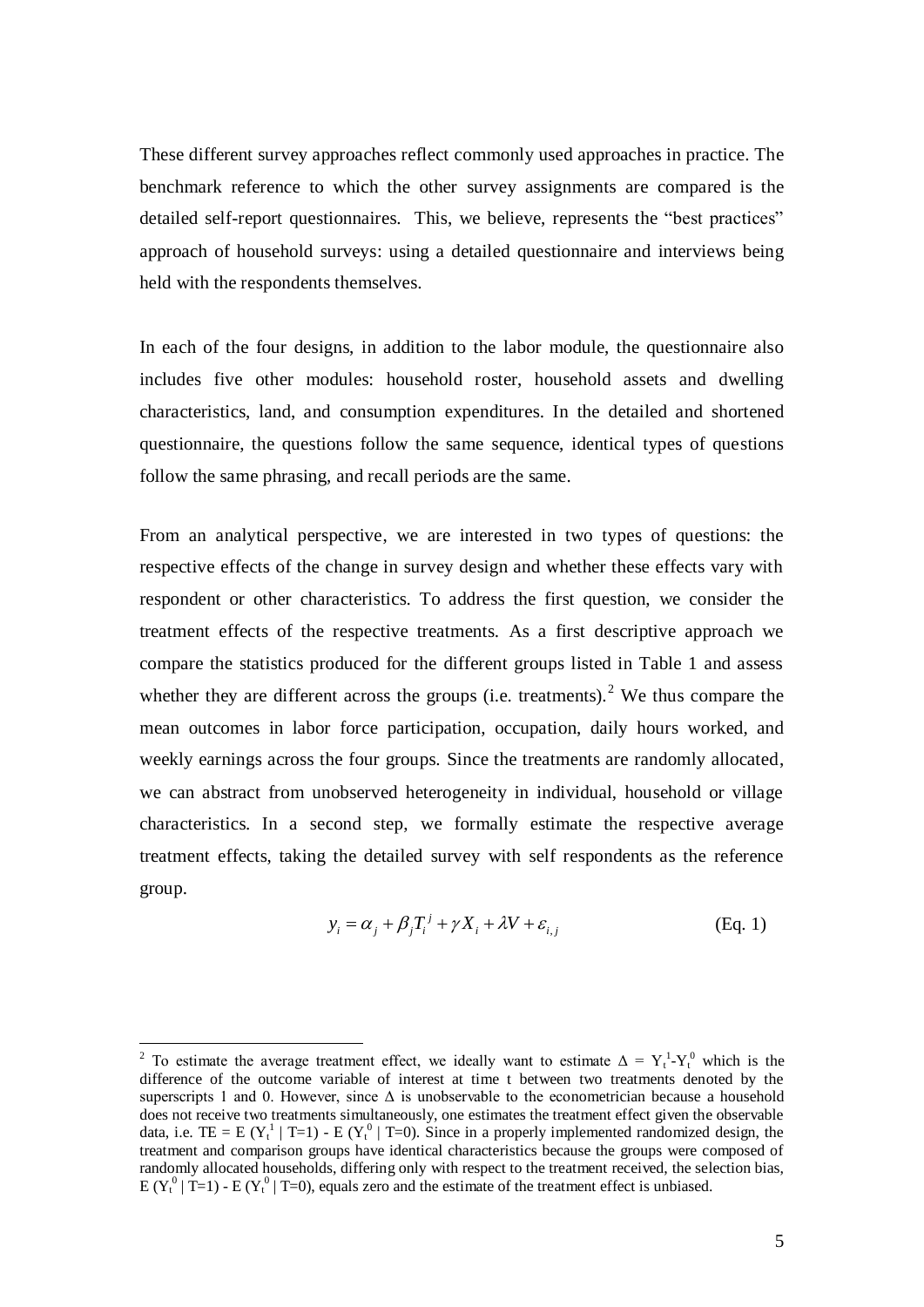Where  $y_i$  are the different labor statistics like labor force participation, labor supply, earnings and occupational choice for the  $i^{\text{th}}$  individual, while  $T_i^j$  is an indicator variable for the  $j<sup>th</sup>$  respective treatment,  $X$  is a vector of individual and household chacteristics for  $i^{\text{th}}$  individual, *V* is a village fixed effect, and  $\varepsilon_{i,j}$  is the stochastic error term which is randomly distributed.

The experiment was implemented in Tanzania, which has different types of labor market surveys on going, among them the CWIQ and LFS, and was implemented by a well-established data collection enterprise, Economic Development Initiatives (EDI) which has demonstrated strong capacity to undertake high quality field studies. The reference approach as well as the treatments were carefully piloted in 24 households in a rural and urban area that were dropped from the survey proper. A qualitative debriefing with the field supervisors took place at the end of each day during the pilot, in order to solicit their feedback on a range of issues. 3 In addition, a subset of five households was selected for qualitative interviews with the respondents, in order to see whether wording and structure of the questionnaire could be further improved.<sup>4</sup> Training manuals and enumerator instructions were then revised based on these sources of feedback during the pilot. Enumerators were then trained and the survey was implemented.<sup>5</sup>

<sup>&</sup>lt;sup>3</sup> The feed back focused on nine areas: 1. General impressions of the respondent's comprehension; 2. Question phrasing; 3. Question sequencing; 4. Completeness of lists of question responses; 5. Clarity of interviewer instructions; 6. Completeness of interviewer manual to resolve field problems encountered; 7. Questions that should be restructured for greater clarity and respondent comprehension; 8. Conceptual or cultural difficulties in translating questions to local language; 9. Areas of emphasis for training enumerators. One of the most important parts of the questionnaire to pilot was the selection of proxy and self-reporting respondents. After a day of training, interviewers spent significant time practicing with examples. They appeared to have no trouble in the field selecting proxies or selfreported respondents using the current method in the questionnaire.

 $4$  During this qualitative interview, respondents were asked open-ended questions to solicit how they thought about the questions, why they chose the responses they did, and how they thought about concepts such as work, household production, and their primary activities.

The enumerators were trained with the assistance of field supervisors who undertook the questionnaire pre-testing exercise. The training consisted of explaining the research objectives of the survey as well as the "sense" of each question, reinforcing the standards required for correct completion of the household questionnaire and the working relationship between enumerator and supervisor. A field experience to practice administering the questionnaire was part of the training. An interviewer manual was prepared to provide specific guidance during the training period, and to serve as a reference during the implementation. Throughout the training special emphasis was put on the standardization in the manner by which questions are posed and the correct selection of proxy and selfreporting respondents using a random number list.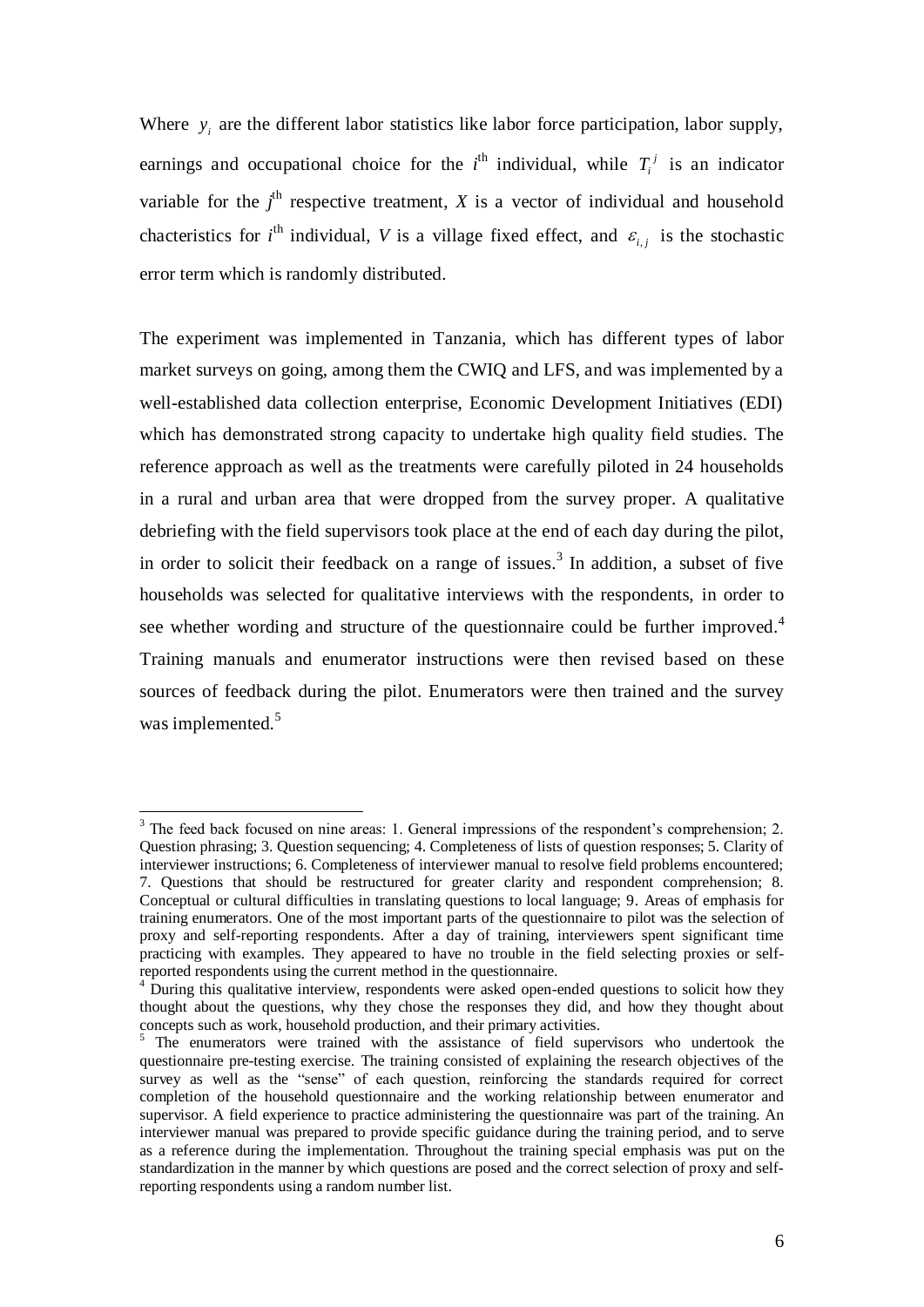#### **3. Data**

The survey experiment conducted was the Survey of Household Welfare and Labour in Tanzania (SHWALITA). This survey was purposively designed and fielded to study the implications of the alternative survey designs for consumption expenditure measures and labor market indicators. Here we focus on the component that applies to labor market indicators. The field work was conducted from September 2007 to August 2008 in villages and urban areas from 7 districts across Tanzania. : one district in the regions of Dodoma, Pwani, Dar es Salaam, Manyara, and Shinyanga region and two districts in the Kagera region. Households were randomly drawn from the listing of villages (urban clusters) and randomly assigned to one of the four labor experiments. The total sample is 1,344 households, with 336 households assigned to each of the four labor modules. Although the sample of 1,344 is not designed to be nationally representative of Tanzania, the districts were selected to capture variation in Tanzania both urban/rural as well as along other socio-economic dimensions. The basic characteristics of the SHWALITA households generally match the nationally representative data from the Household Budget Survey (2006/07) (results not presented here). Households were interviewed over 12 months, but because of small samples we do not explore the variations across main seasons (such as harvest time with peak labor demand and dry seasons with low demand).

The random assignment of households is validated when examining a set of household characteristics (Table 2). With the exception of household size and acres owned, slightly larger for households assigned the detailed self-report module, household traits are not statistically different across module assignment.

Turning to individuals, we classify individuals on the basis of the treatment they receive. Treatment is the combination of the module assigned to the household and sub-household assignment of individuals. In the case of proxy modules, one person is selected to self-report and to proxy report on a random household member. In the case of self-report modules, up to 2 persons over age 15 were randomly selected for to selfreport. If persons randomly selected to self-report are unavailable, an alternative person is selected at random. In the "proxy" modules, one person self-reports in addition to reporting on another household member, so the number of self-reports is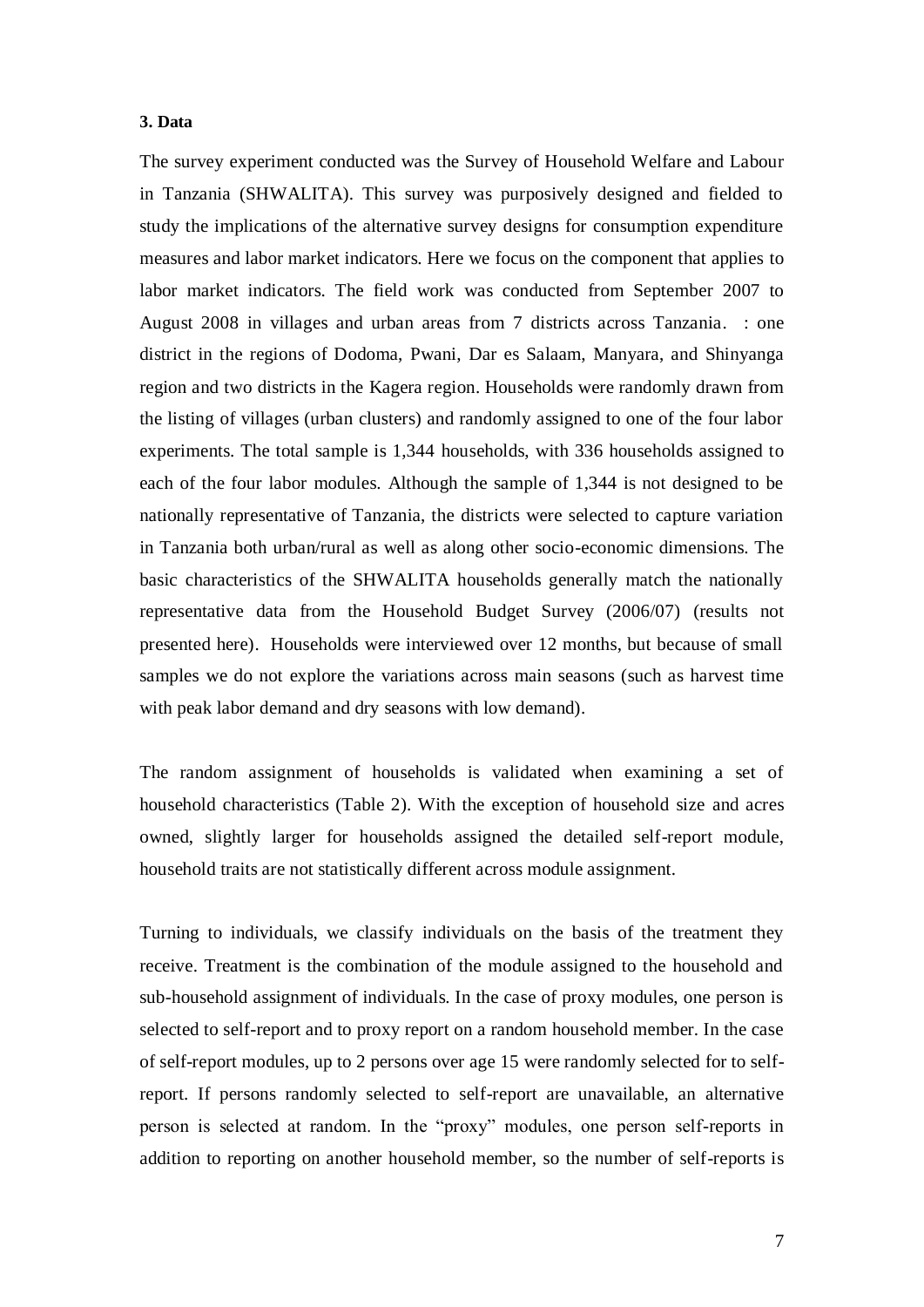about double the number of proxy reports. By survey assignment of respondents, we likewise observe random assignment from the set of household characteristics (Table 3).

# **4. Results**

The results are presented in two parts. In the first part, we examine differences across the treatments for three key statistics regarding child labor: the labor force participation rate, weekly hours and the main activity. We also consider time use statistics focusing on two household chores that are often carried out by children, namely the collection of firewood and water. In the second part, we estimate the average treatment effects for each of these statistics using standard regression analysis (probit, OLS, multinomial logit) with labor force participation, weekly hours, and main activity as left hand side variable and the treatment as well as household and individual characteristics as right hand side variables. In both parts we are especially interested how the indicators generated by the short module compare to the ones from the detailed module; how the proxy reports compare to the self-reported ones, and how the combined short proxy results compare to the others.

#### *Differences in Labor Indicators across Treatments*

Table 4 presents the findings for labor force participation, weekly hours, and time spent on firewood and water collection, disaggregated by gender. In each case we test for a difference in means across treatment groups using a t-test. Row 1 of Table 4, for instance, first reports mean labor force participation of boys obtained from the short module (55.4%) and compares this with mean labor force participation for boys obtained from the detailed module (70.9%) and tests whether the difference (-15.4) is statistically different from zero. Domestic duties are not included in labor force participation.

We find that there is a significant difference in reported labor force participation for boys as well as girls. The short module generates 15% lower labor force participation rates. The difference between the proxy and self-reported statistic, however, is not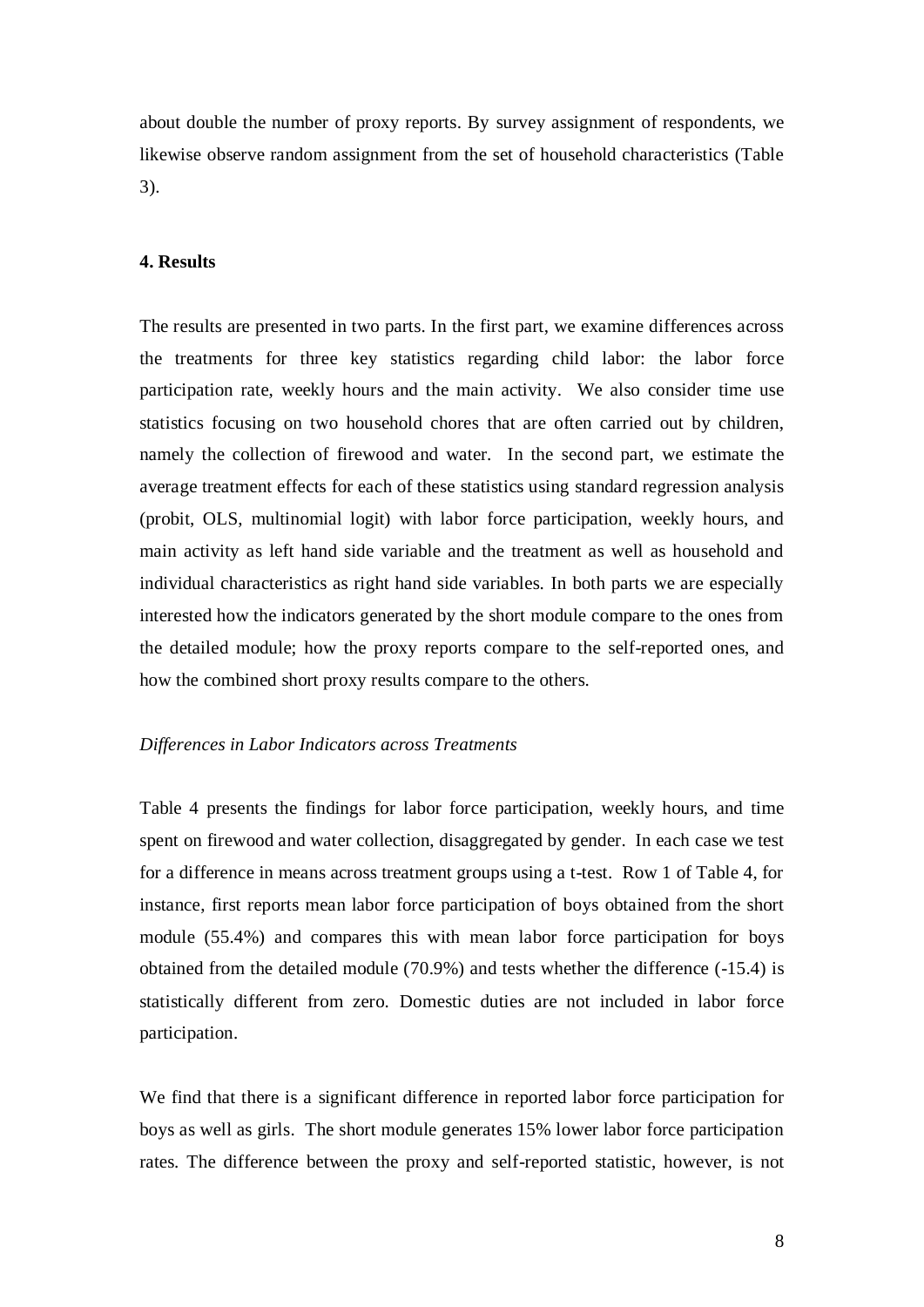significant for either boys or girls (-2.3 and -2.6 respectively). The short proxy questionnaire also yields significantly lower labor force participation rates than the other designs for both genders, with more than 10 percentage points (pp) difference in both cases. Reported weekly hours (of those who are working) tend to be higher in the short module, but the difference is only significant for girls and not for boys. Response by proxy or self does not generate different results, while the short proxy module also generates higher working hours than the other modules only for girls (- 4.2). Reported time spent on the collection of firewood and water tends to be insensitive to the survey method used, with two exceptions: boys are reported to spend more time on collecting firewood when reported by proxy, while girls are reported to spend less time on collecting firewood when using the short proxy module compared to others.

In Table 5 we turn to the distribution of main activities and their sector. Participation in domestic duties, while not formally included in a labor force statistic, are commonly collected, especially in a child labor context.<sup>6</sup> This is usually done by including domestic duties as a possible answer to the questions regarding the main activity. This approach is followed in both the short and detailed module. However, in the detailed module, like in most multi purpose modules, this question is preceded by three other questions, which aim to find out the type of work of the respondent in more detail.<sup>7</sup> The results in Table 5 indicate that this difference in questionnaire design between the short and detailed module has a large and statistically significant impact on reports by both men and women. We find that the short questionnaire yields lower participation in agriculture and more domestic duties for both boys and girls. "No work" is also lower for girls, while there is almost no difference between the statistics generated by self and proxy (except for slightly less boys working in other sectors). The short proxy, compared to the others, on the other hand, generates higher figures for domestic duties for both boys and girls, lower figures for boys in agriculture and other sectors and lower figures for girls in "no work". <sup>8</sup>

<u>.</u>

<sup>&</sup>lt;sup>6</sup> Measuring the extent of domestic duties allow for instance to see how important they are compared to traditional labor force participation.

 $<sup>7</sup>$  The three questions at the start of the detailed modeule ask whether the respondent worked for a non-</sup> household member; for his own account, or on the farm or in the business of a household member (see appendix for the exact questions).

We aggregate all the other specialized sectors in one crest category; they are: mining/quarrying/manufacturing/processing, gas/water/electricity, construction, transport, buying and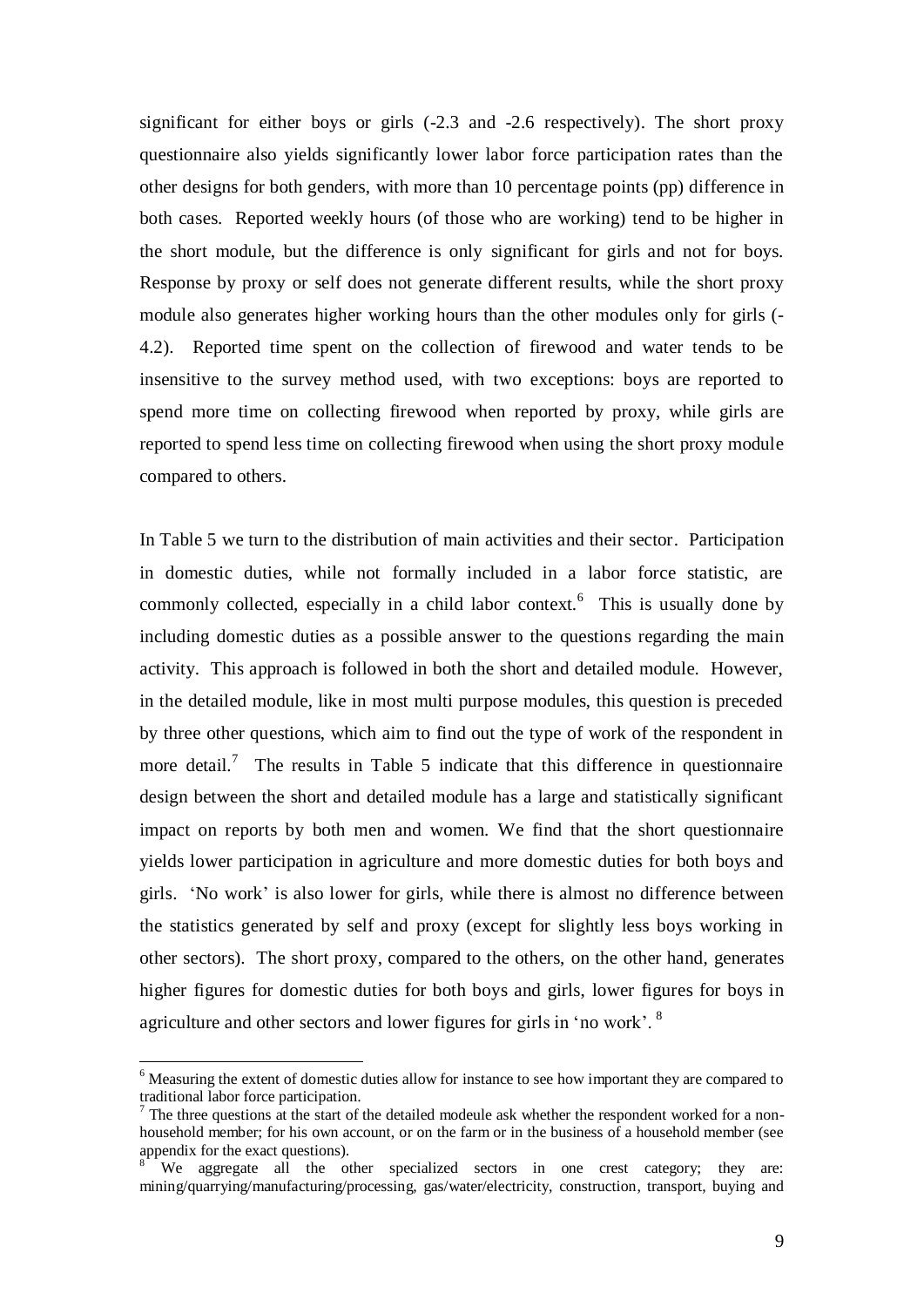Together this suggests that the additional questions work as "screening questions" filtering out at least part of the domestic duties. $9$  It is not clear at this point whether some of the domestic duty reports that are 'screened out' in the detailed module, are then reclassified by respondents as "no work", especially for girls. Indeed, the proportion of girls with no work is significantly higher for the detailed module. It is also higher in the short proxy module.

The above also reveals that the differences in the distribution of main activity across treatments are mostly driven by "shifts" between work, domestic duties and no work. This is confirmed when we exclude the last two categories and assess the sectoral distribution of only those participating in the labor force, and find that there is no significant difference in sectoral distribution in the narrow sense across treatments.

### *Regression Results*

<u>.</u>

To obtain the treatment effects we estimate Equation 1, controlling for individual characteristics (age, gender, education), household characteristics (household composition, asset holdings) and village-level fixed effects. In each case we include separate dummy variables for the short module, the proxy module and the combined short proxy module. The results for child labor force participation, obtained by using a probit model, are reported in the first columns of Table 6, and indicate that the short module yields 18.4 percentage points lower participation rates for boys and 32.6 percentage points lower for girls. But neither response by proxy or the use of a short proxy questionnaire produces statistics that are significantly different from the self or the other treatments respectively. These treatment effects are large and consistent with the widespread variation in child labor statistics noted by UCW (2008). In comparing our results to the descriptive analysis from the UCW paper on consistency in child labor statistics, they find that in the four African countries (Togo, Lesotho, Burkina Faso, and Ghana) where they could find a CWIQ survey which uses a shorter

selling, personal services, education/health, and public administration. Buying and selling activities are the most frequently reported of these activity (4-7%, depending on the treatment group).

<sup>&</sup>lt;sup>9</sup> It is not clear at this point whether the domestic duty reports of women that are 'screened out' in the detailed module are then reclassified by respondents as "no work", as reports of "no work in the last seven days" are higher for women in the detailed modules than in the short proxy modules.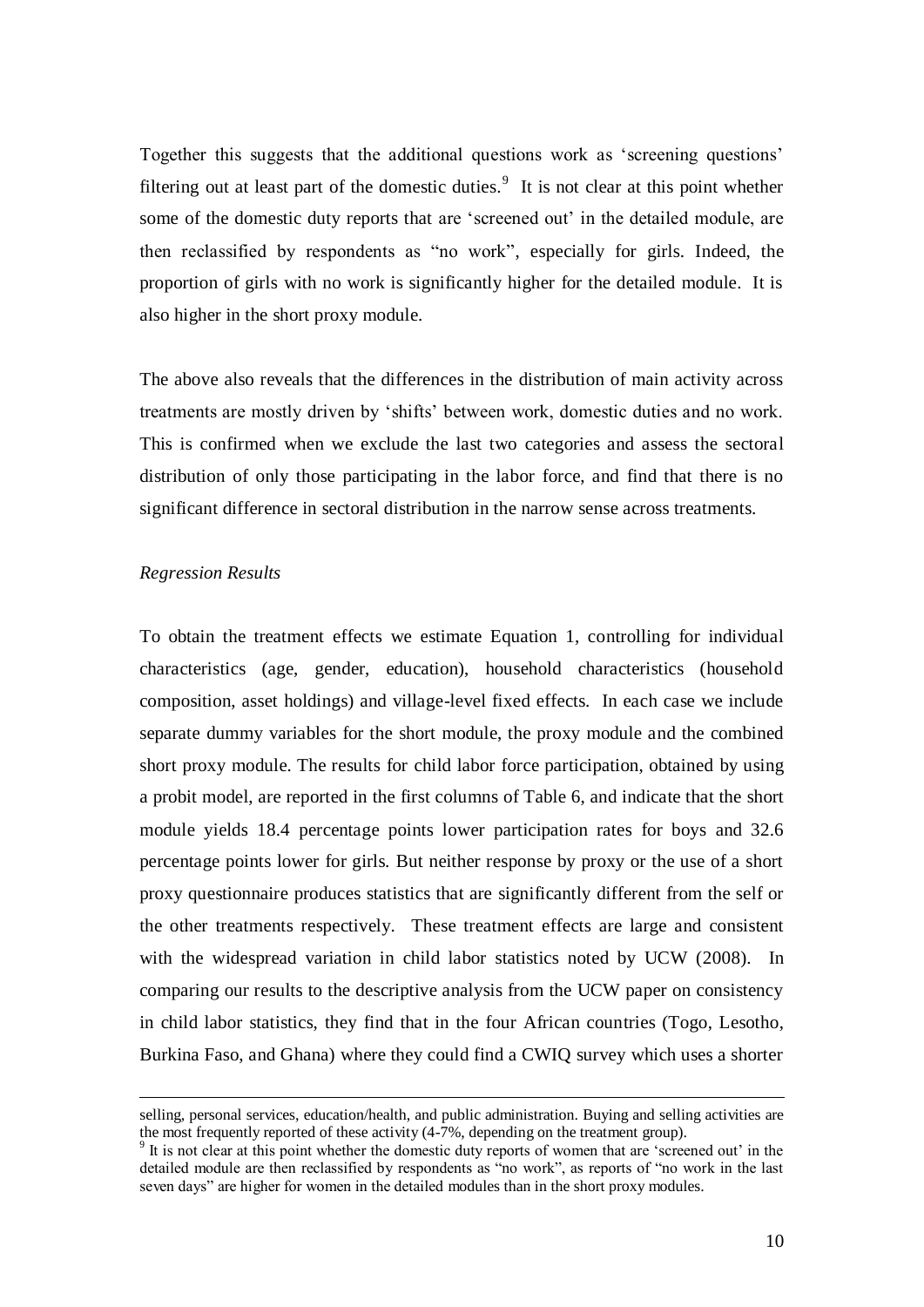questionnaire design and another more detailed household survey implemented within a year or two of each other, the CWIQ results were also lower than the estimates from the more detailed survey. The last column of Table 6 report the results for weekly hours of work using OLS and indicates that weekly hours of work are only different for girls when asked by proxy or short, proxy.

Using a multinomial logit we also estimate how the treatments affect the allocation across three categories: agriculture, other sectors and the omitted category out of the labor force (containing domestic duties and no work). The results in Table 7 confirm that both boys and girls are less likely to be reported in agriculture and in other sectors than in no work and domestic duties when using the short module. They are also less likely to be reported in other sectors when using the proxy or the short proxy modules, and this effect is stronger for boys than for girls.

# **5. Conclusions**

Child labor has received increased attention over the last decade and empirical measurement has now become common practice. How child labor is measured, does, however, differ across countries and within countries over time, potentially creating problems of comparability. Little is known whether different survey methods generate different results for child labor statistics. This paper presents a randomized experiment whereby we use two commonly varied survey design decisions, the level of detail in the questionnaire and the choice of respondent, to estimate the effects of these decisions on the labor statistics that they generate.

Our findings suggest that using the short method generates a much lower incidence of child labor, and has some effect on working hours. Both boys and girls are reported to have lower participation in agriculture and more domestic duties using the short module, or the short proxy module. Response by proxy, seems to have no effects on the statistics compared to the self-reported response by the child. These observations are confirmed when controlling for a wide range of individual, household and village characteristics. When we employ probit analysis to estimate the treatment effects we find that the short module yields 18.4 percentage points lower participation rates for boys and 32.6 percentage points lower for girls. Using a multinomial logit we find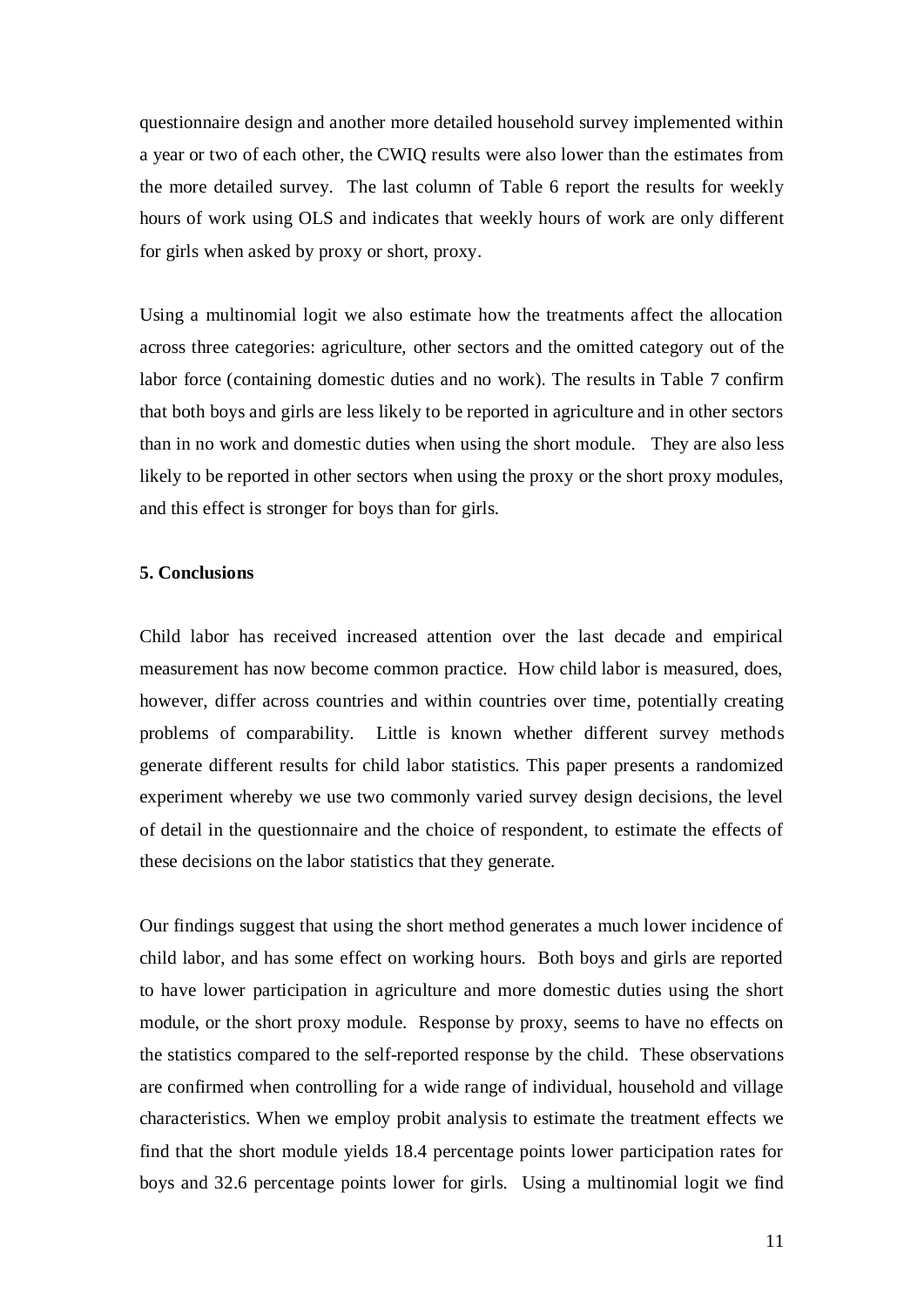that both boys and girls are less likely to be reported in agriculture and in other sectors than in no work and domestic duties when using the short module. However, neither response by proxy or the use of a short proxy questionnaire produces statistics that are significantly different from the self or the other treatments respectively. This is in sharp contrast with the effect of survey methods on labor statstics of adults, where it is response by proxy that has an effect most frequently (see Bardasi et al , 2009)

These results provide clear evidence that survey design *does* matter for measuring labor outcomes. Although we considered only on two dimensions of survey design, the evidence sends a strong signal: in order to compare, monitor and analyse child labor more attention needs to go to harmonizing the survey approach that generates these statistics.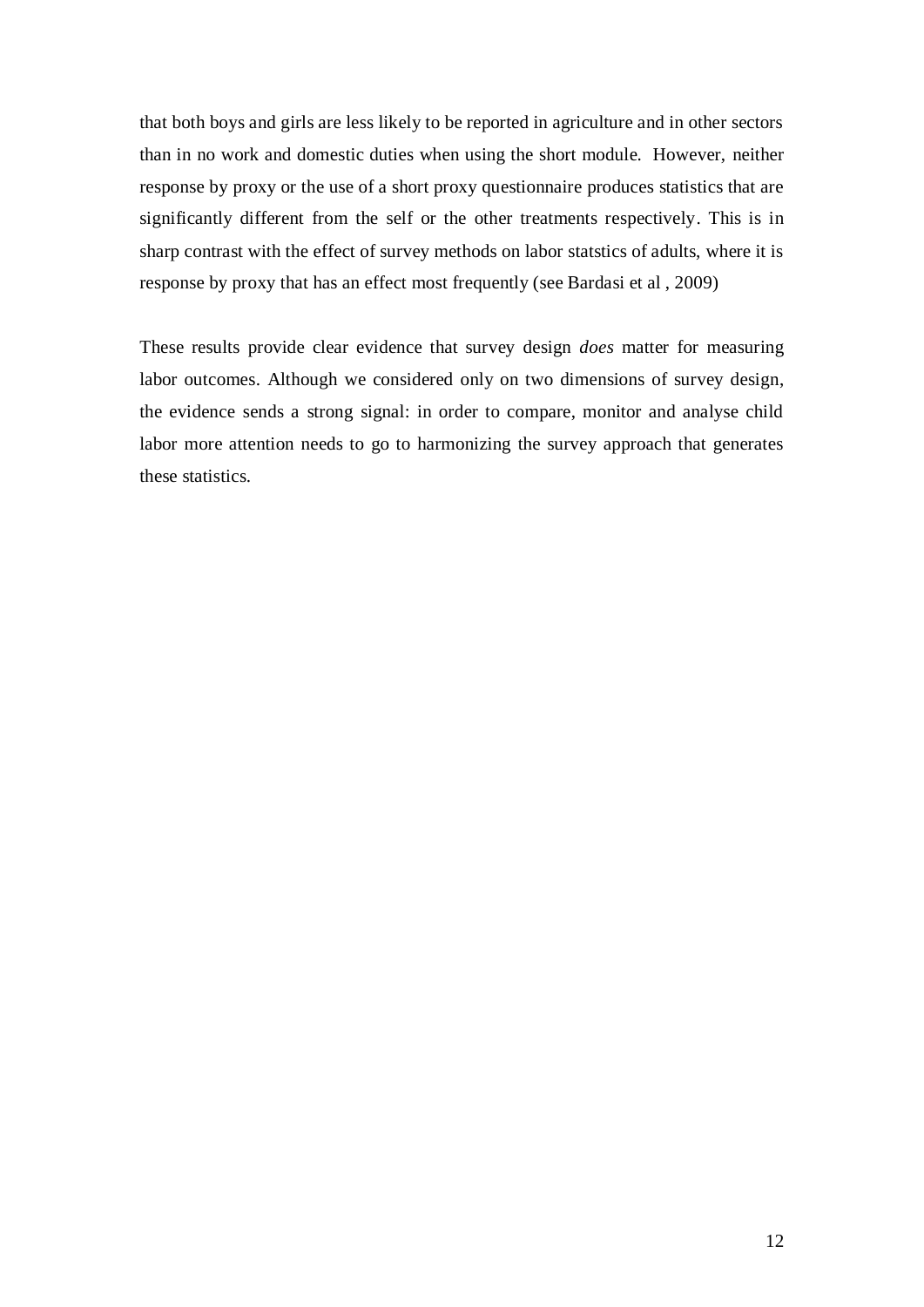### **References**

- Anker, R. (1983) "Female Labour Force Participation in Developing Countries: A Critique of Current Definitions and Data Collection Methods." *[International](javascript:__doLinkPostBack()  [Labour Review](javascript:__doLinkPostBack()* 122(6): 709-724.
- Bardasi, E. et. al. (2009). "Assessing Labor Statistics in a Sub-Saharan Africa Survey Experiment." Manuscript.
- Borgers, N., E. de Leeuw, J. Hox (2000). Children as Respondents in Survey Research: Cognitive Development and Response Quality. *Bulletin de Méthodologie Sociologique* 66: 60-75.
- Campanelli, P., J. M. Rothgeb, and E. A. Martin (1989) *The Role of Respondent Comprehension and Interviewer Knowledge in CPS Labor Force Classification.* American Statistical Association Proceedings (Survey Research Methods Section), pp. 425-430.
- Charmes, J. (1998) *Women Working in the Informal Sector in Africa: New Methods and New Data*, Paris: Scientific Research Institute for Development and Cooperation.
- Dixon-Mueller, R., and R. Anker (1993) *Assessing Women's Economic Contributions to Development.* Training in Population, Human Resources and Development Planning Paper number 6, Geneva: International Labour Office.
- Esposito, J. L., P. C. Campanelli, J. Rothgeb, and A. E. Polivka (1991) "Determining which Questions Are Best: Methodologies for Evaluating Survey Questions", *Proceedings of the American Statistical Association* (Survey Research Methods Section).
- Hess, J., J. Moore, J. Pascale, J. Rothgeb, and C. Keeley (2001) "The Effects of Person-Level versus Household-Level Questionnaire Design on Survey Estimates and Data Quality." *Public Opinion Quartely* 65: 574-584.
- Kalton, G., and H. Schuman (1982) "The Effect of the Question on Survey Responses: A Review." *Journal of the Royal Statistical Society* 145(1): 42-57.
- Martin, E. and A. E. Polivka (1995) "Diagnostics for Redesigning Survey Questionnaires: Measuring Work in the Current Population Survey." *Public Opinion Quarterly* 59: 547-567.
- Mata Greenwood, A. (2000), *[Incorporating Gender Issues in Labour Statistics](http://worldcat.org/oclc/45706941&referer=brief_results)*, Geneva: International Labour Office, Bureau of Statistics.
- Understanding Children"s Work Team. (2008) "Towards Consistency in Child Labour Measurement: Assessing the Comparability of Estimates Generated by Different Survey Instruments." Understanding Children"s Work, manuscript.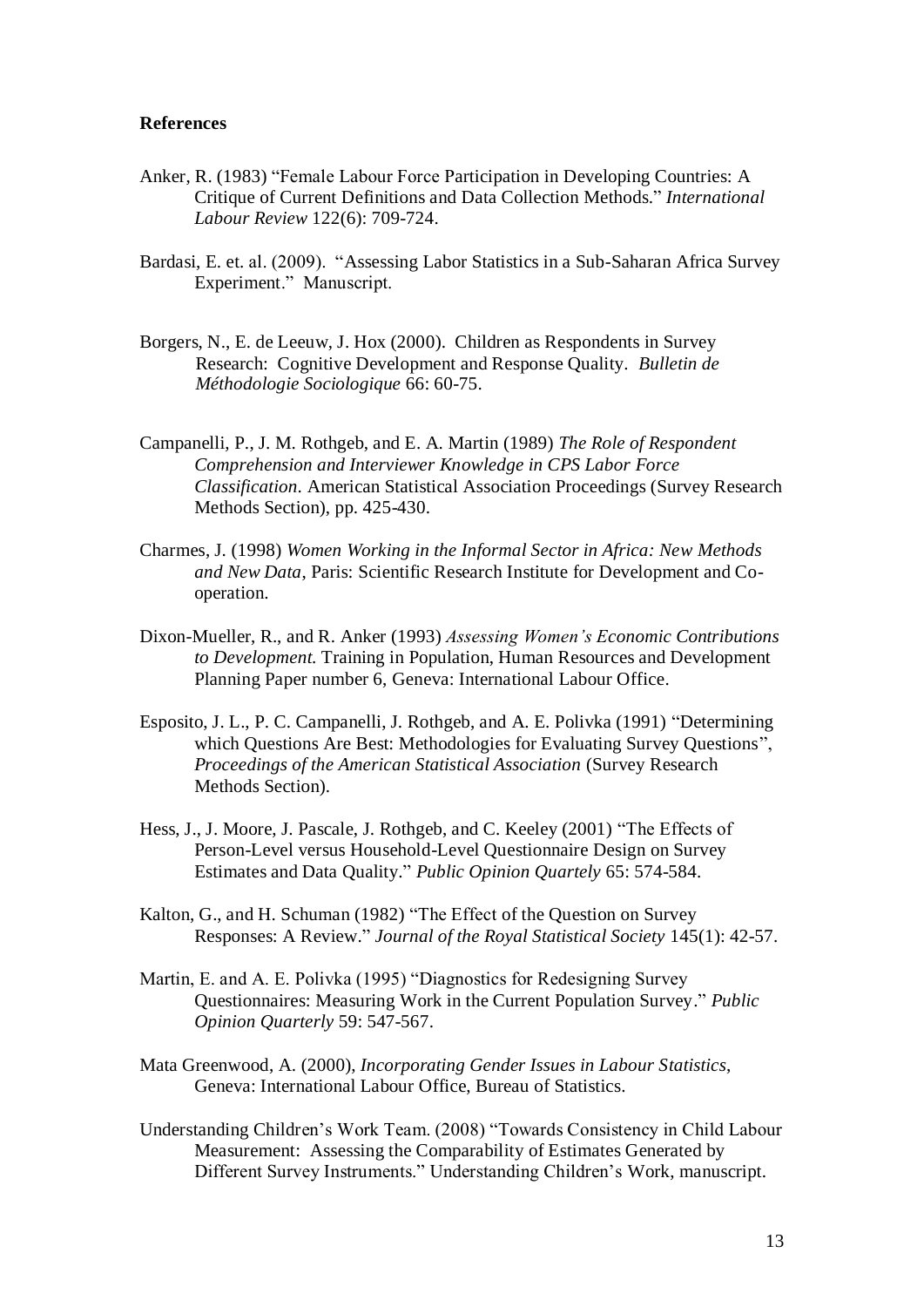|                  | Self-reported | Response by proxy |
|------------------|---------------|-------------------|
| Detailed module  | Group A       | Group B           |
| Shortened module | Group C       | Group D           |

# **Table 1: Four sub groups receiving different treatments**

|                                                                       |             |          | Households by experiment assignment |       |
|-----------------------------------------------------------------------|-------------|----------|-------------------------------------|-------|
|                                                                       | Detailed    | Detailed | Short                               | Short |
|                                                                       | Self-report | Proxy    | Self-report                         | Proxy |
| Head: female (%)                                                      | 21.7        | 19.6     | 19.6                                | 19.0  |
| Head: age                                                             | 46.5        | 45.8     | 45.8                                | 47.7  |
| Head: years of schooling                                              | 4.6         | 4.7      | 4.8                                 | 4.7   |
| Head: married (%)                                                     | 72.3        | 74.1     | 70.8                                | 75.0  |
| Household size*                                                       | 5.5         | 5.0      | 5.0                                 | 5.3   |
| Adult equivalence household size <sup>*</sup>                         | 4.0         | 3.6      | 3.6                                 | 3.9   |
| Share of members less 6 years <sup>*</sup>                            | 19.3        | 18.2     | 17.5                                | 17.1  |
| Share of members 6-15 years                                           | 24.9        | 23.7     | 23.8                                | 24.0  |
| Share of members $65 + \degree$                                       | 7.4         | 6.7      | 7.9                                 | 9.8   |
| Concrete/tile flooring (non-earth) (%)                                | 25.0        | 25.3     | 24.7                                | 25.9  |
| Main source for lighting is<br>electricity/generator/solar panels (%) | 10.4        | 8.9      | 10.4                                | 11.3  |
| Owns a mobile telephone (%)                                           | 30.1        | 30.1     | 28.6                                | 32.5  |
| Bicycle (%)                                                           | 42.9        | 39.9     | 44.3                                | 44.9  |
| Owns any land (%)                                                     | 78.9        | 80.1     | 78.3                                | 81.3  |
| Acres of land owned (incld $0s$ ) <sup>*</sup>                        | 4.6         | 3.7      | 3.4                                 | 4.0   |
| Month of interview $(1=Jan, 12=Dec)$                                  | 6.0         | 5.9      | 5.9                                 | 5.9   |
| $\mathbf N$                                                           | 336         | 336      | 336                                 | 336   |

Notes: \* indicates statistical difference across at least two pairs at 5%.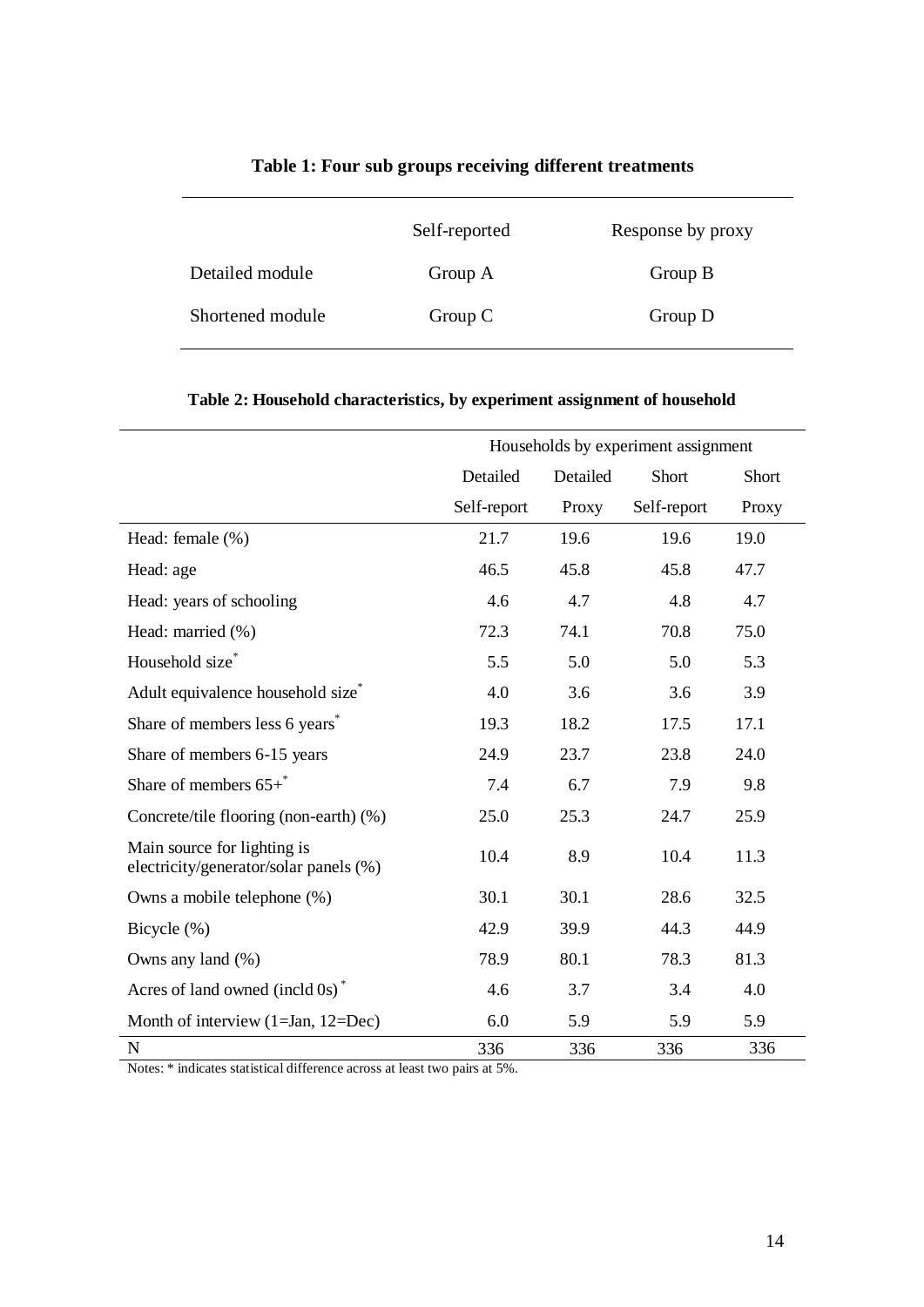| Table 3: Household characteristics of individuals, |
|----------------------------------------------------|
| by experiment assignment of individual             |

|                                                                       | Individual treatment |          |             |       |  |
|-----------------------------------------------------------------------|----------------------|----------|-------------|-------|--|
|                                                                       | Detailed             | Detailed | Short       | Short |  |
|                                                                       | Self-report          | Proxy    | Self-report | Proxy |  |
| Head: female (%)                                                      | 19.6                 | 17.5     | 18.9        | 16.8  |  |
| Head: age <sup>*</sup>                                                | 46.0                 | 47.4     | 46.7        | 48.2  |  |
| Head: years of schooling                                              | 4.6                  | 4.7      | 4.7         | 4.8   |  |
| Head: married (%)*                                                    | 75.3                 | 80.4     | 74.8        | 82.3  |  |
| Household size*                                                       | 5.4                  | 5.8      | 5.2         | 6.2   |  |
| Adult equivalence household size <sup>*</sup>                         | 3.9                  | 4.2      | 3.8         | 4.5   |  |
| Share of members less 6 years <sup>*</sup>                            | 19.3                 | 18.1     | 17.7        | 17.6  |  |
| Share of members 6-15 years <sup>*</sup>                              | 25.4                 | 27.9     | 24.6        | 28.6  |  |
| Share of members $65+\degree$                                         | 6.4                  | 5.0      | 8.2         | 6.5   |  |
| Concrete/tile flooring (non-earth) (%)                                | 24.3                 | 25.7     | 24.5        | 24.6  |  |
| Main source for lighting is<br>electricity/generator/solar panels (%) | 9.4                  | 10.4     | 10.4        | 11.8  |  |
| Owns a mobile telephone (%)                                           | 29.9                 | 32.3     | 29.8        | 33.5  |  |
| Bicycle $(\%)^*$                                                      | 43.2                 | 43.2     | 45.9        | 49.6  |  |
| Owns any land $(\%)^*$                                                | 79.9                 | 83.2     | 80.7        | 83.6  |  |
| Acres of land owned (incld $0s$ ) <sup>*</sup>                        | 4.3                  | 4.1      | 3.8         | 4.5   |  |
| Month of interview $(1=Jan, 12=Dec)$                                  | 6.1                  | 5.8      | 5.9         | 5.8   |  |
| ${\bf N}$                                                             | 939                  | 530      | 935         | 536   |  |

Notes: \* indicates statistical difference across at least two pairs at 5%.

Among the sample assigned to self-report, some were unavailable and are re-categorized as a proxy response: 32 of 635 respondents (5%) for the detailed module, 35 of 636 respondents (6%) of the shortened module.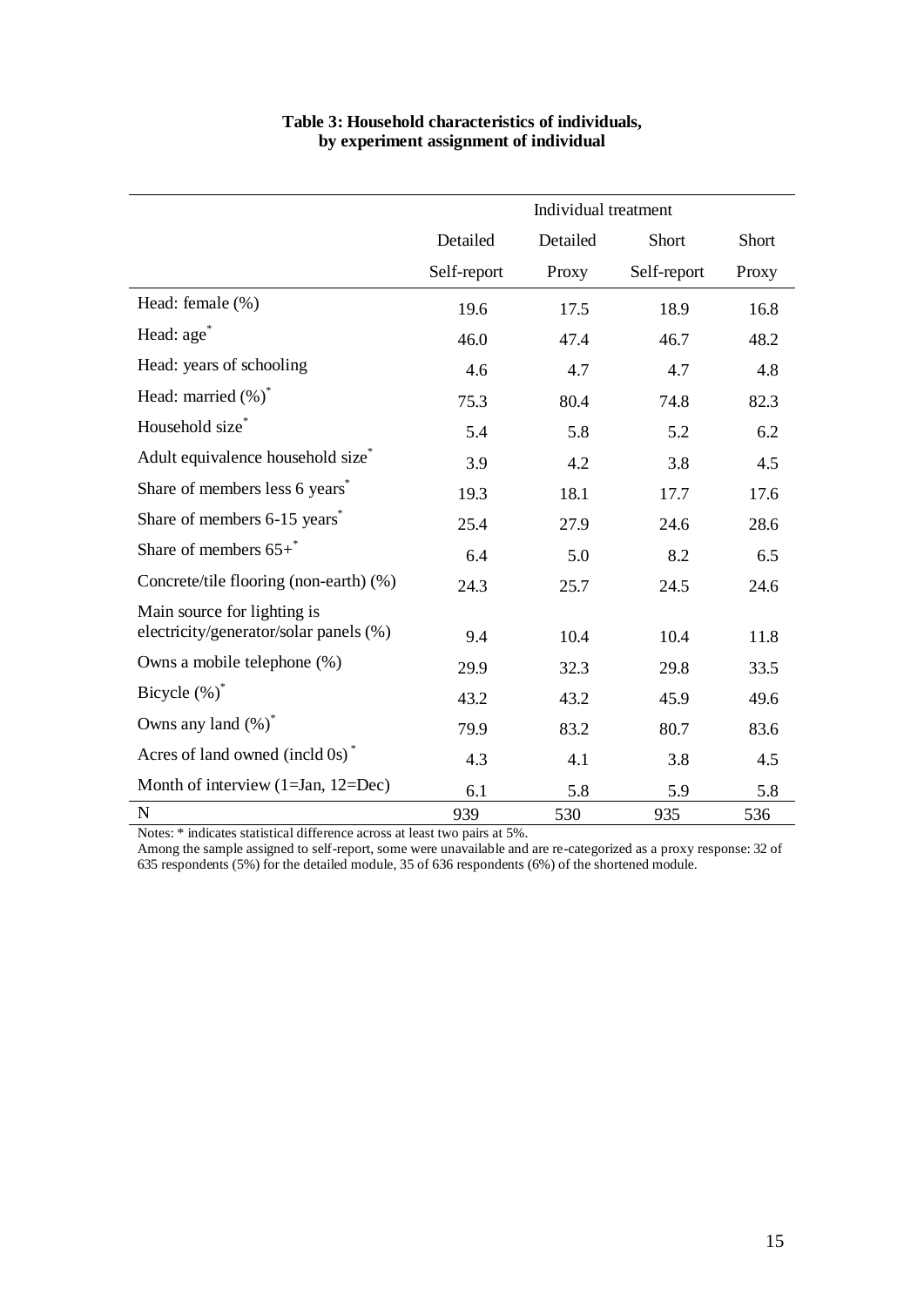|                                                    | A.    |          |              | <b>B.</b> |          |        | C.             |       |                  |
|----------------------------------------------------|-------|----------|--------------|-----------|----------|--------|----------------|-------|------------------|
|                                                    | Short | Detailed | Diff         | Proxy     | Self-rep | Diff   | Short<br>Proxy | Other | Diff             |
| Labor force participation $(%)$                    |       |          |              |           |          |        |                |       |                  |
| <b>Boys</b>                                        | 55.4  | 70.9     | $-15.4***$   | 61.7      | 64.0     | $-2.3$ | 54.2           | 66.0  | $-11.8**$        |
| Girls                                              | 43.5  | 58.9     | $-15.4***$   | 50.0      | 52.6     | $-2.6$ | 43.9           | 54.5  | $-10.6**$        |
| Weekly hours last week                             |       |          |              |           |          |        |                |       |                  |
| <b>Boys</b>                                        | 15.0  | 13.2     | 1.78         | 14.3      | 14.0     | $-0.3$ | 14.3           | 14.1  | $-0.2$           |
| Girls                                              | 15.1  | 11.5     | $3.58***$    | 13.4      | 13.3     | $-0.1$ | 16.2           | 12    | $-4.2***$        |
| Minutes of firewood collection<br>in last 24 hours |       |          |              |           |          |        |                |       |                  |
| <b>Boys</b>                                        | 27    | 29       | $-2$         | 34        | 20       | $14**$ | 32             | 26    | 6                |
| Girls                                              | 19    | 20       | $-1$         | 17        | 23       | 6      | 13             | 22    | $-9**$           |
| Minutes of water collection in<br>last 24 hours    |       |          |              |           |          |        |                |       |                  |
| <b>Boys</b>                                        | 25    | 24       | $\mathbf{1}$ | 26        | 23       | 3      | 24             | 24    | $\boldsymbol{0}$ |
| Girls                                              | 37    | 33       | 4            | 35        | 36       | $-1$   | 36             | 35    | 1                |

**Table 4: Child labor statistics by survey assignment**

Notes: \*\*\* indicates statistical significant mean differences at 1%, \*\* at 5%. Samples for weekly hours and daily earnings are conditional on any wage work in the last 7 days (they exclude zeros).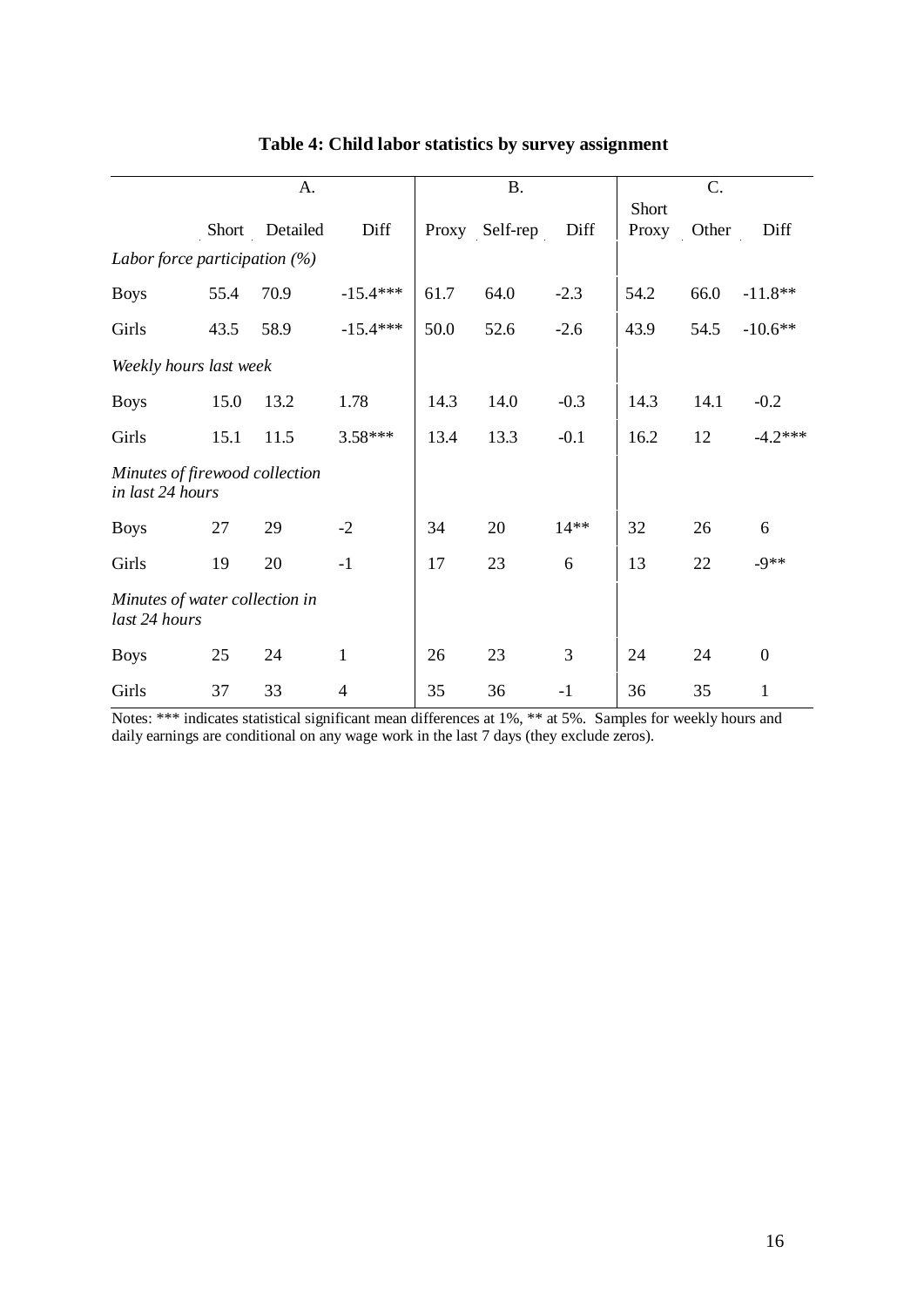|                             |          | <b>Boys</b>    |                 |                 | Girls    |                |
|-----------------------------|----------|----------------|-----------------|-----------------|----------|----------------|
| A. Short or Detailed        | Short    | Detailed       | Diff            | Short           | Detailed | Diff           |
|                             |          |                | All individuals |                 |          |                |
| Agriculture                 | 52.5     | 68.5           | $-16.0***$      | 42.9            | 58.2     | $-15.4***$     |
| Other sectors               | 2.9      | 2.4            | 0.5             | 0.6             | 0.7      | $\overline{0}$ |
| <b>Domestic Duties</b>      | 30.2     | 9.4            | 20.8***         | 44.8            | 8.2      | 36.6***        |
| No work                     | 14.4     | 19.7           | $-5.3$          | 11.7            | 32.9     | $-21.2***$     |
| Number of individuals       | 139      | 127            |                 | 154             | 146      |                |
|                             |          |                |                 |                 |          |                |
| <b>B.</b> Proxy or Self-rep | Proxy    | Self-rep       | Diff            | Proxy           | Self-rep | Diff           |
|                             |          |                |                 | All individuals |          |                |
| Agriculture                 | 60.3     | 60.0           | 0.3             | 49.5            | 51.8     | $-2.3$         |
| Other sectors               | 1.4      | $\overline{4}$ | $-2.6*$         | 0.5             | 0.8      | $-0.3$         |
| <b>Domestic Duties</b>      | 21.3     | 19.2           | 2.1             | 26.9            | 27.2     | $-0.3$         |
| No work                     | 17.0     | 16.8           | 0.2             | 23.1            | 20.2     | 2.9            |
| Number of individuals       | 141      | 125            |                 | 186             | 114      |                |
|                             | Short,   |                |                 | Short,          |          |                |
| C. Short proxy or not       | Proxy    | Other          | Diff            | Proxy           | Other    | Diff           |
|                             |          |                | All individuals |                 |          |                |
| Agriculture                 | 54.2     | 62.4           | $-8.2$          | 42.9            | 54.0     | $-11.1**$      |
| Other sectors               | $\theta$ | 3.6            | $-3.6*$         | 1.0             | 0.5      | 0.5            |
| <b>Domestic Duties</b>      | 29.2     | 17.0           | $12.2**$        | 43.9            | 18.8     | 25.1***        |
| No work                     | 16.7     | 17.0           | $-0.3$          | 12.2            | 26.7     | $-14.5***$     |
| Number of individuals       | 72       | 194            |                 | 98              | 202      |                |

# **Table 5: Main Activity in Last 7 Days by survey assignment**

Notes: Other sectors are specifically listed on the questionnaire and include mining/quarrying, manufacturing/Processing, gas/water/electricity, construction, transport, trading, personal services, education/health, public administration, and other. \*\*\* indicates statistical significant mean differences with the detailed self-report at 1%, \*\* at 5%, \* at 1%.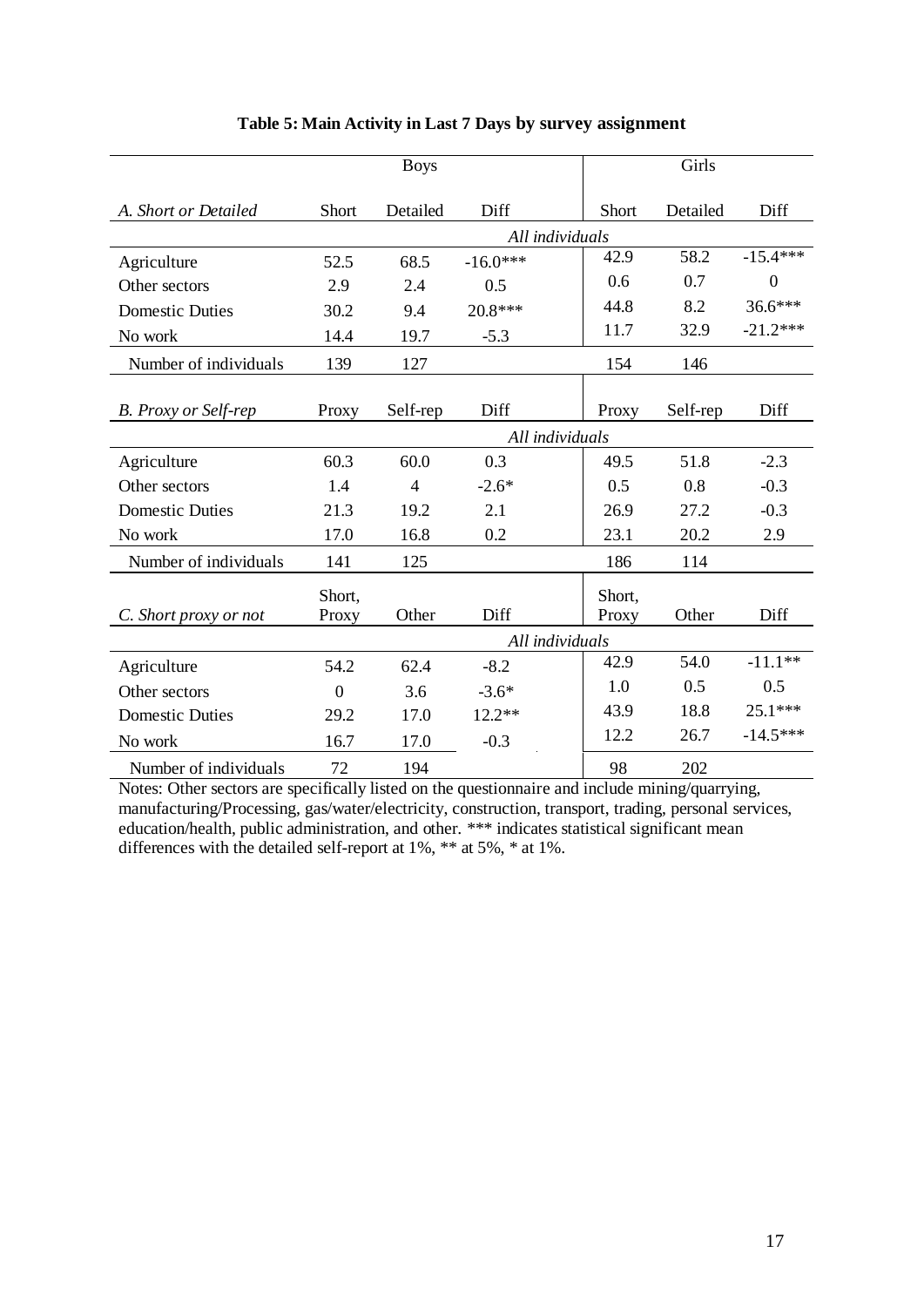|                          | (1)         |                           |             | (2)                      |             |            |
|--------------------------|-------------|---------------------------|-------------|--------------------------|-------------|------------|
|                          |             | Labor Force Participation |             | Conditional Hours Worked |             |            |
|                          | Pooled      | <b>Boys</b>               | Girls       | Pooled                   | <b>Boys</b> | Girls      |
| <b>Short</b>             | $-0.200***$ | $-0.184*$                 | $-0.326***$ | 0.113                    | 0.267       | $-0.219$   |
|                          | (0.054)     | (0.105)                   | (0.098)     | (0.172)                  | (0.200)     | (0.176)    |
| Proxy                    | $-0.093$    | $-0.0695$                 | $-0.119$    | $-0.0168$                | 0.261       | $-0.360*$  |
|                          | (0.077)     | (0.127)                   | (0.112)     | (0.151)                  | (0.240)     | (0.206)    |
| Short, proxy interaction | 0.0502      | 0.081                     | 0.14        | 0.103                    | $-0.125$    | $0.582***$ |
|                          | (0.102)     | (0.189)                   | (0.130)     | (0.199)                  | (0.318)     | (0.206)    |
| <b>Observations</b>      | 566         | 259                       | 299         | 320                      | 167         | 153        |

# **Table 6: Regression analysis of labor statistics by survey assignment and gender**

Notes: Standard errors in parantheses. \*\*\* indicates statistical significance at 1%, \*\* at 5%, \* at 1%. Regressions control for household and individual characteristics as well as village fixed effects. Labor force participation estimates are conducted using a probit model and we report marginal effects. Sample sizes between the pooled regression and the boys plus girls regressions vary because some observations are perfectly predicted by the village fixed effects.

|                             | <b>Pooled</b>                       |                  |                                     | <b>Boys</b>      | <b>Girls</b>                               |                  |  |
|-----------------------------|-------------------------------------|------------------|-------------------------------------|------------------|--------------------------------------------|------------------|--|
|                             | Agriculture<br>$+$ Other<br>Sectors | Domestic<br>Work | Agriculture<br>$+$ Other<br>Sectors | Domestic<br>Work | Agriculture<br>$+$ Other<br><b>Sectors</b> | Domestic<br>Work |  |
| <b>Short</b>                | $0.556**$                           | $2.676***$       | 0.393                               | $2.672***$       | 0.24                                       | 2.987***         |  |
|                             | (0.275)                             | (0.541)          | (0.580)                             | (0.765)          | (0.533)                                    | (0.858)          |  |
| Proxy                       | $-0.262$                            | 0.351            | 0.144                               | $1.372**$        | $-0.456$                                   | $-0.0845$        |  |
|                             | (0.355)                             | (0.542)          | (0.620)                             | (0.656)          | (0.520)                                    | (0.858)          |  |
| Short, proxy<br>interaction | $-0.0231$                           | $-0.448$         | $-0.138$                            | $-1.499*$        | 0.382                                      | 0.0359           |  |
|                             | (0.508)                             | (0.667)          | (0.993)                             | (0.825)          | (0.638)                                    | (1.064)          |  |
| <b>Observations</b>         | 566                                 | 566              | 266                                 | 266              | 300                                        | 300              |  |

### **Table 7: Regression analysis of main activity in last 7 days by survey assignment and gender**

Notes: Regressions control for household and individual characteristics as well as village fixed effects. The multinomial logit model uses three categories: agriculture and other sectors, domestic work, and the omitted category, no work. Relative risk ratios are reported. See Table 5 note for explanation of other sectors. Sample sizes between the pooled regression and the boys plus girls regressions vary due to dropped observations from perfect prediction from village fixed effects specification. \*\*\* indicates statistical significance at 1%, \*\* at 5%, \* at 1%.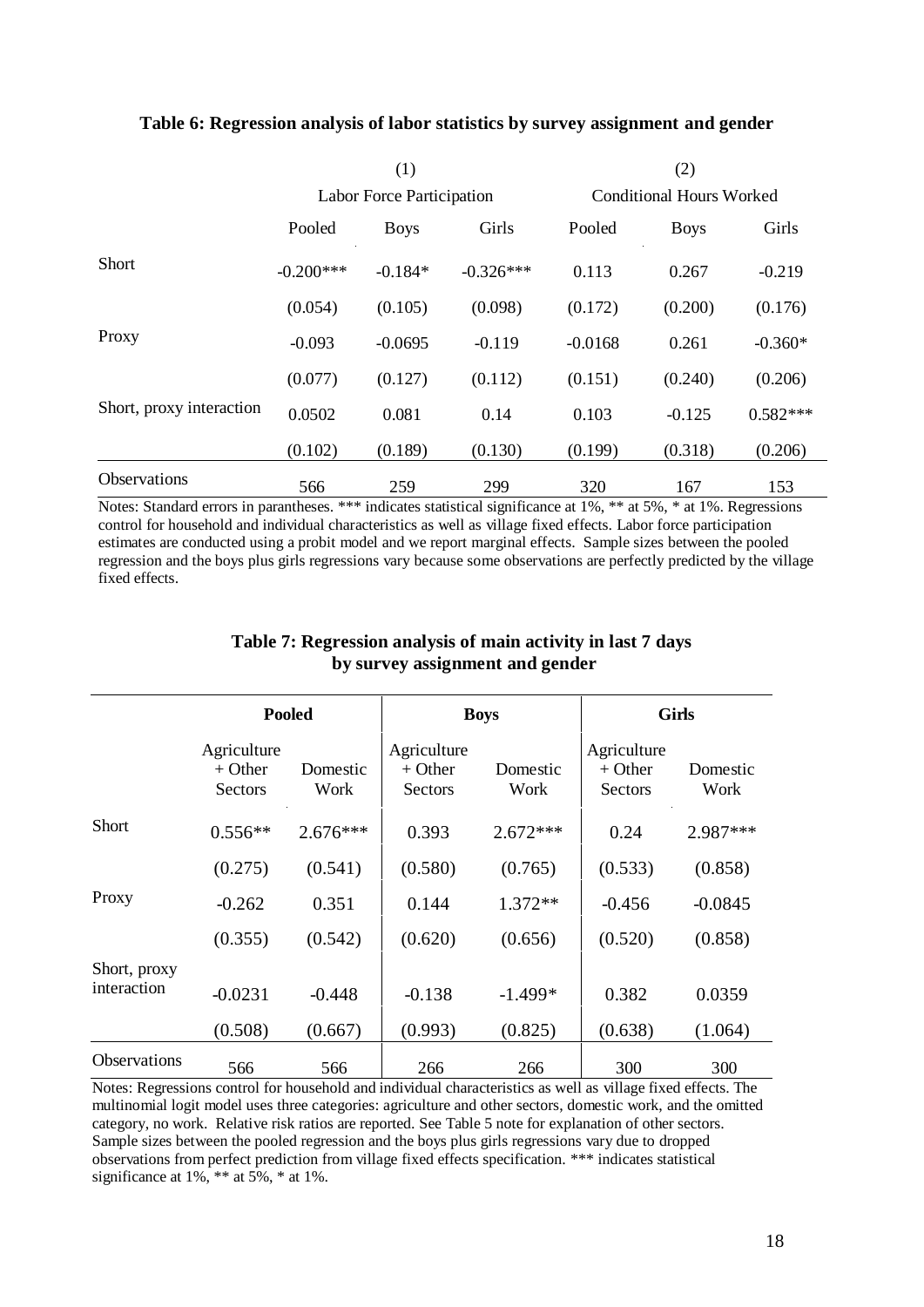# **Appendix: Shortened and Detailed Questionnaire Modules**

# **SHORTENED MODULE**

| ЯНОКТЕРНО МОРОЕС                                                                                                                                 | $YES1$ ( $\gg$ 3)                                                                                                                                                             |                                                                                  |
|--------------------------------------------------------------------------------------------------------------------------------------------------|-------------------------------------------------------------------------------------------------------------------------------------------------------------------------------|----------------------------------------------------------------------------------|
| 1. Did [NAME] do any type of work in<br>the last seven days? Even if for 1 hour                                                                  | NO. 2                                                                                                                                                                         |                                                                                  |
| 2. Did NAME do any type of work in the<br>last 12 months?                                                                                        | $YES1$ ( $*12$ )<br>$NO2$ $(\gg 12)$                                                                                                                                          |                                                                                  |
| 3. What is NAME 's primary occupation<br>in NAME 's main job?                                                                                    | a. OCCUPATION                                                                                                                                                                 | b. OCCUPATION CODE<br>(TO BE FILLED IN BY<br>SUPERVISOR)                         |
| MAIN OCCUPATION IN THE LAST 7 DAYS                                                                                                               |                                                                                                                                                                               |                                                                                  |
| 4. In what sector is this main<br>activity?                                                                                                      | AGRICULTURE. 1<br>MINING/QUARRYING .2<br>MANUFACTURING/                                                                                                                       | TRANSPORT. 6<br>BUYING AND SELLING 7<br>PERSONAL SERVICES. 8                     |
| READ ALL RESPONSES                                                                                                                               | PROCESSING. 3<br>GAS/WATER/<br>ELECTRICITY 4                                                                                                                                  | EDUCATION/HEALTH 9<br>PUBLIC ADMINISTRATION .10<br>DOMESTIC DUTIES 11            |
|                                                                                                                                                  | CONSTRUCTION. 5                                                                                                                                                               | OTHER, SPECIFY. 12                                                               |
| 5. For how many hours did NAME work in<br>the last 7 days. IF DID NOT WORK ENTER<br>0                                                            | <b>HOURS</b>                                                                                                                                                                  |                                                                                  |
| 6. What is NAME 's employment status in<br>NAME 's main job?<br>READ ALL RESPONSES                                                               | PAID EMPLOYEE 1<br>SELF-EMPLOYED WITH<br>EMPLOYEES $.2$ ( $>>12$ )<br>SELF-EMPLOYED, NO<br>EMPLOYEES 3 $(>>12)$                                                               | UNPAID FAMILY WORKER. . 4<br>(>>12)<br>DOMESTIC EMPLOYEE. 5<br>OTHER, SPECIFY. 6 |
| 7. Who is NAME 's employer in NAME 's<br>main job?<br>READ ALL RESPONSES                                                                         | GOVERNMENT. 1<br>$NGO$ 2<br>COOPERATIVE 3<br>INTERNATIONAL<br>ORGANIZATION. . 4                                                                                               | PRIVATE SECTOR. . 5<br>HOUSEHOLD 6<br>OTHER, SPECIFY. . 8                        |
| 8. Did NAME receive wages, salary, cash<br>payments or other in kind payments from<br>this employer for this work?                               | YES1<br>NO. 2<br>$(x)$ 12)                                                                                                                                                    |                                                                                  |
| 9. How much was NAME 's last payment?<br>IF NONE ENTER 0                                                                                         | a. AMOUNT (in TSH)                                                                                                                                                            | b. TIME UNIT<br>HOUR 1<br>DAY 2<br>WEEK 3<br>MONTH 4<br>YEAR 5                   |
| 10. Did [] receive any in-kind<br>payment or regular allowance for the<br>work [] performed for this employer?                                   | a.IN KIND ITEM<br>ALLOWANCE. 1<br>HOUSING. 2<br>TRANSPORT 3                                                                                                                   | b. VALUE<br>(ESTIMATE AMOUNT IN TSH)<br>C. TIME UNIT                             |
| IF NONE ENTER 0                                                                                                                                  | PRODUCE. 4<br>ANIMALS. 5<br>MEALS. $\ldots$ $\ldots$ $\ldots$ 6<br>CLOTHING 7<br>MEDICATION 8<br>OTHER, DURABLE GOODS<br>SPECIFY. 9<br>OTHER, NON-DURABLE<br>GOODS SPECIFY 10 | HOUR $\ldots$ 1<br>DAY. 2<br>WEEK 3<br>MONTH. 4<br>YEAR 5                        |
| 11. Did [NAME] receive any other in-<br>kind payment or regular allowance for<br>the work [NAME] performed for this<br>employer? IF NONE ENTER 0 | a. IN KIND ITEM<br>ALLOWANCE. 1<br>HOUSING. 2<br>TRANSPORT. 3                                                                                                                 | b. VALUE<br>(ESTIMATE AMOUNT IN TSH)<br>C. TIME UNIT                             |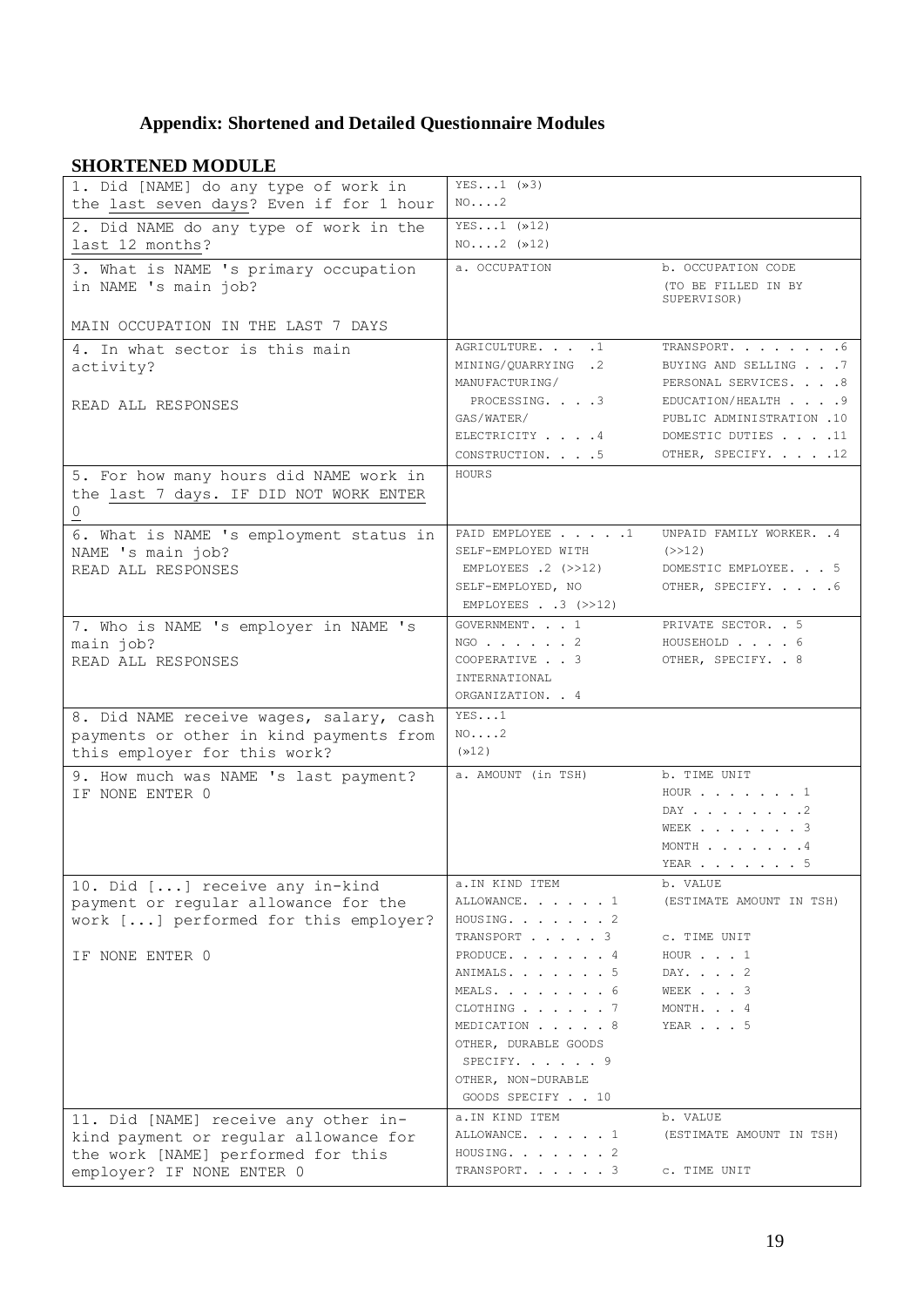|                                                                                                                                                                                                       | PRODUCE. $\cdots$ $\cdots$ $\frac{4}{1}$ | HOUR 1     |
|-------------------------------------------------------------------------------------------------------------------------------------------------------------------------------------------------------|------------------------------------------|------------|
|                                                                                                                                                                                                       | ANIMALS. 5                               | $DAY.$ 2   |
|                                                                                                                                                                                                       | MEALS. 6                                 | WEEK 3     |
|                                                                                                                                                                                                       | CLOTHING 7                               | MONTH. . 4 |
|                                                                                                                                                                                                       | MEDICATION 8                             | YEAR 5     |
|                                                                                                                                                                                                       | OTHER, DURABLE GOODS                     |            |
|                                                                                                                                                                                                       | SPECIFY. $\cdot$ 9                       |            |
|                                                                                                                                                                                                       | OTHER, NON-DURABLE                       |            |
|                                                                                                                                                                                                       | GOODS SPECIFY 10                         |            |
| 12. Now I would like to ask about<br>activities that you or [NAME] does for<br>the household. How much time in the<br>last 24 hours did you or [NAME] spend<br>on any of the following activities for |                                          |            |
| the household?                                                                                                                                                                                        |                                          |            |
| IF NONE ENTER 0                                                                                                                                                                                       |                                          |            |
| a. COLLECTING FIREWOOD?                                                                                                                                                                               | HOURS                                    |            |
|                                                                                                                                                                                                       | MINUTES                                  |            |
|                                                                                                                                                                                                       | HOURS                                    |            |
| b. FETCHING WATER?                                                                                                                                                                                    | MINUTES                                  |            |
| 13. Does you or [NAME] usually do any<br>of the following activities?                                                                                                                                 |                                          |            |
| a. WASHING CLOTHES?                                                                                                                                                                                   | YES1                                     |            |
|                                                                                                                                                                                                       | NO. 2                                    |            |
| b. COOKING?                                                                                                                                                                                           | YES1                                     |            |
|                                                                                                                                                                                                       | NO. 2                                    |            |
| C. TAKING CARE OF SICK/ELDERLY?                                                                                                                                                                       | YES1                                     |            |

# **DETAILED MODULE**

| 1. During the past 7 days, has [NAME]<br>worked for someone who is not a member<br>of your household, for example, an<br>enterprise, company, the government or<br>any other individual?                                                                                                     | YES1<br>(x)<br>NO. 2                   |
|----------------------------------------------------------------------------------------------------------------------------------------------------------------------------------------------------------------------------------------------------------------------------------------------|----------------------------------------|
| 2. At any time during the past 12<br>months, has [NAME] worked for someone<br>who is not a member of your household,<br>for example, an enterprise, company,<br>the government or any other individual?                                                                                      | YES1<br>NO. 2                          |
| 3. During the past 7 days, has [NAME]<br>worked on a farm owned, borrowed or<br>rented by a member of your household,<br>whether in cultivating crops or in<br>other farm maintenance tasks, or have<br>you cared for livestock belonging to a<br>member of your household?                  | YES1<br>$(\times 5)$<br>$NO. \ldots 2$ |
| 4. At any time during the last 12<br>months has [NAME] worked on a farm<br>owned, borrowed or rented by a member<br>of your household, whether in<br>cultivating crops or in other farm<br>maintenance tasks, or have you cared<br>for livestock belonging to a member of<br>your household? | YES1<br>$NO.$ 2                        |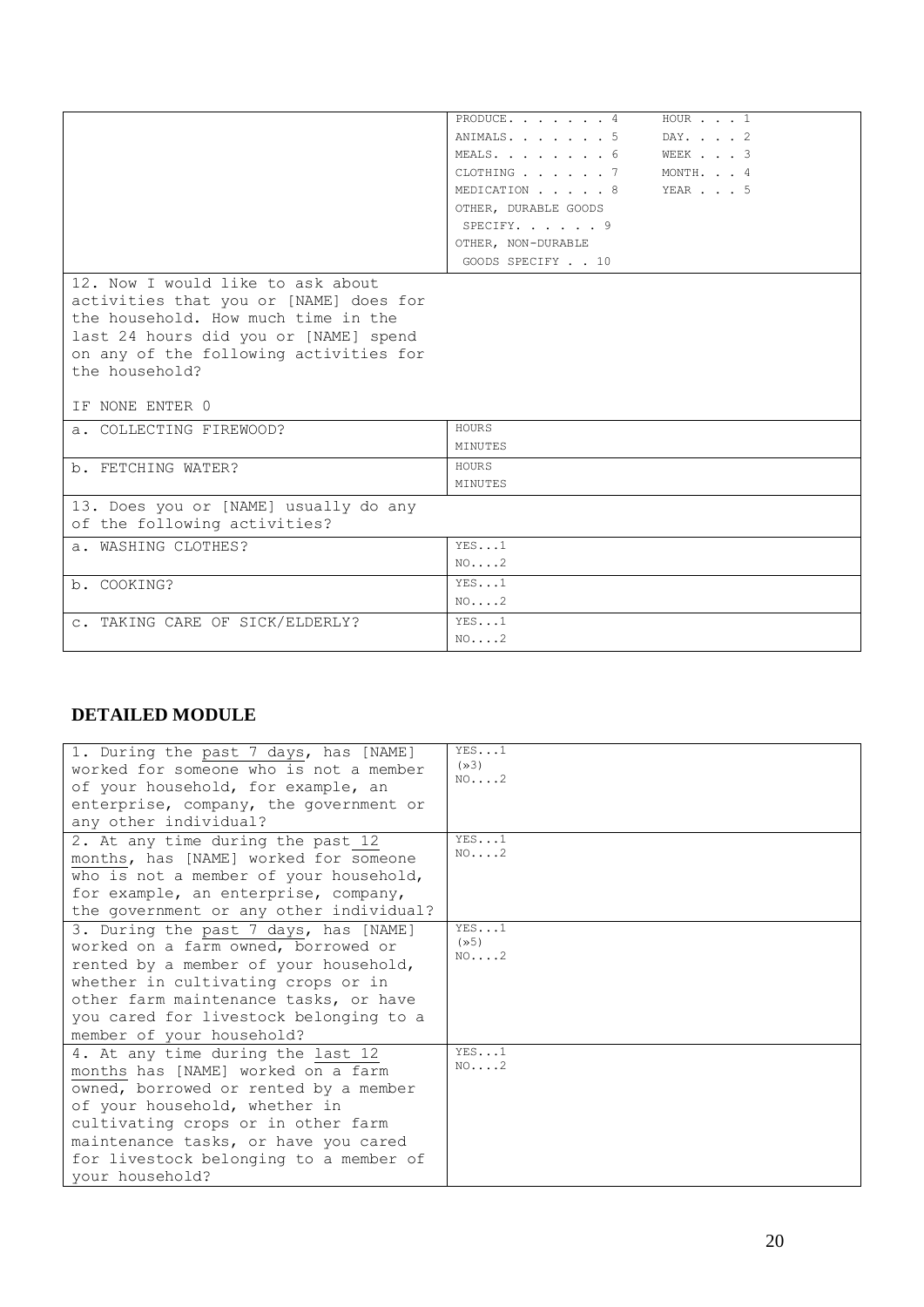| 5. During the past 7 days, has [NAME]<br>worked on your own account or in a<br>business enterprise belonging to you or<br>someone in your household, for example,<br>as a trader, shop-keeper, barber,<br>dressmaker, carpenter or taxi driver?<br>6. At any time during the last 12<br>months, has [NAME] worked on your own<br>account or in a business enterprise<br>belonging to you or someone in your<br>household, for example, as a trader,<br>shop-keeper, barber, dressmaker,<br>carpenter or taxi driver?<br>7. CHECK THE ANSWERS TO QUESTIONS 1, 3 | YES1<br>(x)<br>$NO. \ldots 2$<br>YES1<br>$NO. \ldots 2$<br>ANY YES1                                                                                                       |                                                                                                                                                             |
|----------------------------------------------------------------------------------------------------------------------------------------------------------------------------------------------------------------------------------------------------------------------------------------------------------------------------------------------------------------------------------------------------------------------------------------------------------------------------------------------------------------------------------------------------------------|---------------------------------------------------------------------------------------------------------------------------------------------------------------------------|-------------------------------------------------------------------------------------------------------------------------------------------------------------|
| AND 7. (WORKED IN LAST 7 DAYS)                                                                                                                                                                                                                                                                                                                                                                                                                                                                                                                                 | ALL NO2<br>(x37)                                                                                                                                                          |                                                                                                                                                             |
| 8. What is [NAME]'s primary occupation<br>in [NAME]'s main job?<br>(MAIN OCCUPATION IN THE LAST 7 DAYS)                                                                                                                                                                                                                                                                                                                                                                                                                                                        | a. OCCUPATION                                                                                                                                                             | b. OCCUPATION CODE<br>(TO BE FILLED IN BY<br>SUPERVISOR)                                                                                                    |
| 9. In what sector is this main<br>activity?                                                                                                                                                                                                                                                                                                                                                                                                                                                                                                                    | AGRICULTURE. 1<br>MINING/QUARRYING .2<br>MANUFACTURING/<br>PROCESSING. 3<br>GAS/WATER/<br>ELECTRICITY 4<br>CONSTRUCTION. 5                                                | TRANSPORT. 6<br>BUYING AND SELLING 7<br>PERSONAL SERVICES. 8<br>EDUCATION/HEALTH 9<br>PUBLIC ADMINISTRATION .10<br>DOMESTIC DUTIES 11<br>OTHER, SPECIFY. 12 |
| 10. For how many hours did [NAME] work<br>in the last 7 days in [NAME]'s main<br>$i$ ob?<br>(IF NOT WORKED, ENTER 0)                                                                                                                                                                                                                                                                                                                                                                                                                                           | HOURS                                                                                                                                                                     |                                                                                                                                                             |
| 11. What is [NAME]'s employment status<br>in [NAME]'s main job?<br>READ ALL RESPONSES                                                                                                                                                                                                                                                                                                                                                                                                                                                                          | PAID EMPLOYEE 1<br>SELF-EMPLOYED<br>WITH EMPLOYEES .2 (>>17)<br>SELF-EMPLOYED,<br>NO EMPLOYEES $. 3$ ( $>>17$ )                                                           | UNPAID FAMILY WORKER. . 4<br>(>>17)<br>DOMESTIC EMPLOYEE. 5<br>OTHER, SPECIFY. 6                                                                            |
| 12. Who is [NAME]'s employer in<br>[NAME]'s main job?<br>READ ALL RESPONSES                                                                                                                                                                                                                                                                                                                                                                                                                                                                                    | GOVERNMENT. 1<br>$NGO$ 2<br>COOPERATIVE 3<br>INTERNATIONAL<br>ORGANIZATION. . 4                                                                                           | PRIVATE SECTOR. . 5<br>HOUSEHOLD 6<br>OTHER, SPECIFY. . 8                                                                                                   |
| 13. Did [NAME] receive wages, salary,<br>cash payments or other in kind payments<br>from this employer for this work?                                                                                                                                                                                                                                                                                                                                                                                                                                          | YES1<br>$NO. \ldots 2$<br>(x17)                                                                                                                                           |                                                                                                                                                             |
| 14. How much was [NAME]'s last payment?                                                                                                                                                                                                                                                                                                                                                                                                                                                                                                                        | a. AMOUNT (in TSH)                                                                                                                                                        | b. TIME UNIT<br>$HOUR$ 1<br>DAY 2<br>WEEK 3<br>MONTH $\ldots$ $\ldots$ $\ldots$ $\frac{4}{3}$<br>YEAR $\ldots$ $\ldots$ $\ldots$ 5                          |
| 15. Did [NAME] receive any in-kind<br>payment or regular allowance for the<br>work [NAME]performed for this employer?                                                                                                                                                                                                                                                                                                                                                                                                                                          | a. IN KIND ITEM<br>ALLOWANCE. 1<br>HOUSING. 2<br>TRANSPORT. 3<br>PRODUCE. 4<br>ANIMALS. 5<br>MEALS. 6<br>CLOTHING 7<br>MEDICATION 8<br>OTHER, DURABLE GOODS<br>SPECIFY. 9 | b. VALUE<br>(ESTIMATE AMOUNT IN TSH)<br>C. TIME UNIT<br>HOUR $\ldots$ 1<br>DAY. 2<br>WEEK 3<br>MONTH. 4<br>YEAR 5                                           |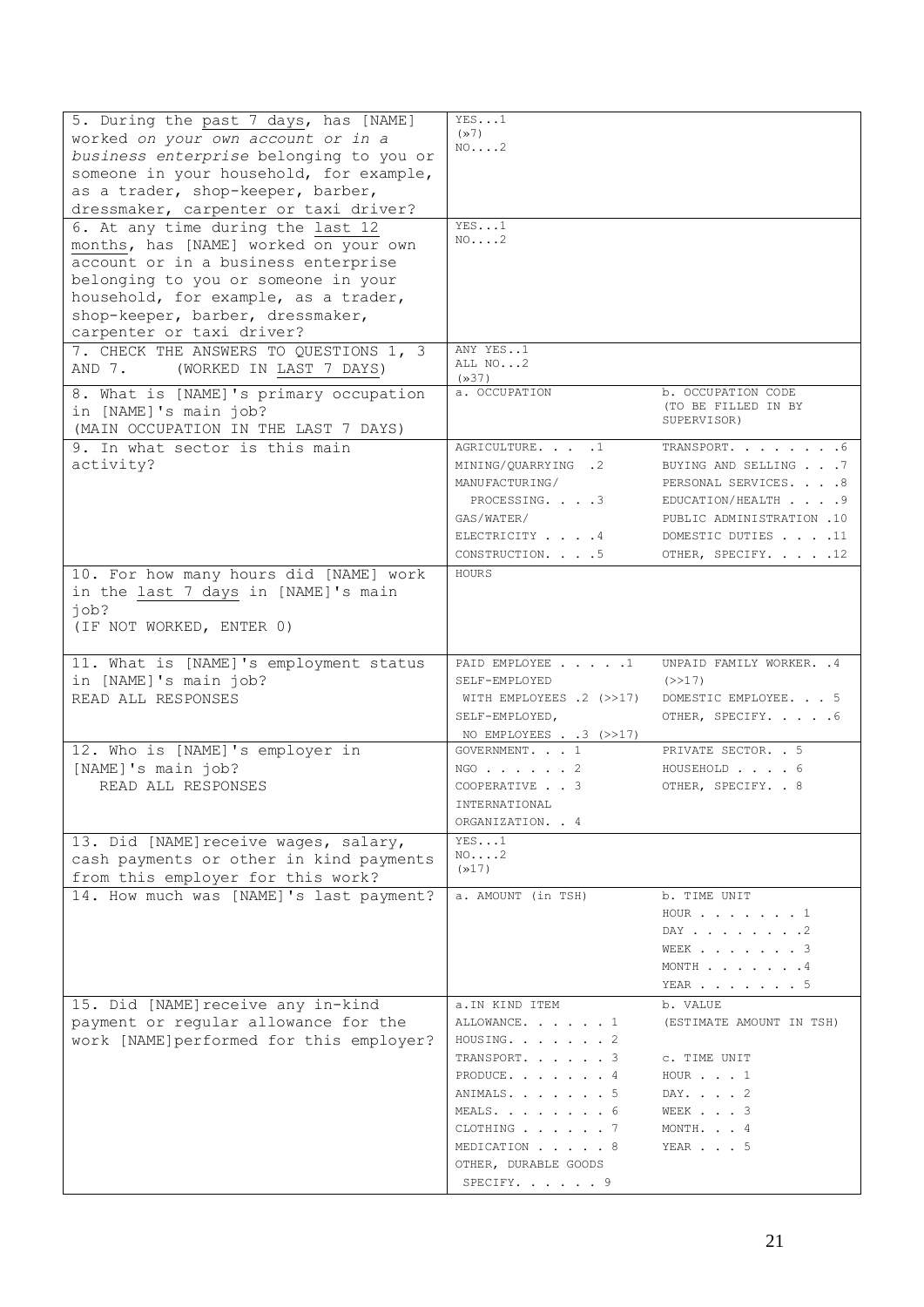|                                                                                                                  | OTHER, NON-DURABLE                                    |                           |
|------------------------------------------------------------------------------------------------------------------|-------------------------------------------------------|---------------------------|
|                                                                                                                  | GOODS SPECIFY 10                                      |                           |
| 16. Did [NAME] receive any other in-                                                                             | a.IN KIND ITEM                                        | b. VALUE                  |
| kind payment or regular allowance for                                                                            | ALLOWANCE. 1                                          | (ESTIMATE AMOUNT IN TSH)  |
| the work [NAME] performed for this                                                                               | HOUSING. 2                                            |                           |
| employer?                                                                                                        | TRANSPORT. 3                                          | c. TIME UNIT              |
|                                                                                                                  | PRODUCE. 4                                            | HOUR 1                    |
|                                                                                                                  | ANIMALS. 5                                            | DAY. 2                    |
|                                                                                                                  | MEALS. 6                                              | WEEK 3                    |
|                                                                                                                  | CLOTHING 7                                            | MONTH. 4                  |
|                                                                                                                  | MEDICATION 8<br>OTHER, DURABLE GOODS                  | YEAR 5                    |
|                                                                                                                  | SPECIFY. 9                                            |                           |
|                                                                                                                  | OTHER, NON-DURABLE                                    |                           |
|                                                                                                                  | GOODS SPECIFY 10                                      |                           |
| 17. Did [NAME] have a second job or                                                                              | YES1                                                  |                           |
| economic activity in the last seven                                                                              | NO2                                                   |                           |
| days?                                                                                                            | (x37)                                                 |                           |
| 18. What is [NAME]'s primary occupation                                                                          | a. OCCUPATION                                         |                           |
| in [NAME]'s second job in the last 7                                                                             |                                                       |                           |
| days?                                                                                                            | b. OCCUPATION CODE (TO BE<br>FILLED IN BY SUPERVISOR) |                           |
| 19. In what sector is this secondary                                                                             | AGRICULTURE. 1                                        | TRANSPORT. 6              |
| activity?                                                                                                        | MINING/OUARRYING .2                                   | BUYING AND SELLING 7      |
|                                                                                                                  | MANUFACTURING/                                        | PERSONAL SERVICES. 8      |
| READ ALL RESPONSES                                                                                               | PROCESSING. 3                                         | EDUCATION/HEALTH 9        |
|                                                                                                                  | GAS/WATER/                                            | PUBLIC ADMINISTRATION .10 |
|                                                                                                                  | ELECTRICITY 4                                         | DOMESTIC DUTIES 11        |
|                                                                                                                  | CONSTRUCTION. 5                                       | OTHER, SPECIFY. 12        |
| 20. For how many hours did [NAME] work<br>in the last 7 days in [NAME]'s second<br>job?<br>IF NOT WORKED ENTER 0 | HOURS                                                 |                           |
| 21. What is [NAME]'s employment status                                                                           | PAID EMPLOYEE 1                                       | UNPAID FAMILY WORKER. . 4 |
| in [NAME]'s second job?                                                                                          | SELF-EMPLOYED WITH                                    | (>>27)                    |
| READ ALL RESPONSES                                                                                               | EMPLOYEES $.2$ (>>27)                                 | DOMESTIC EMPLOYEE. 5      |
|                                                                                                                  | SELF-EMPLOYED, NO                                     | OTHER, SPECIFY. 6         |
|                                                                                                                  | EMPLOYEES 3 $(>>27)$                                  |                           |
| 22. Who is [NAME]'s employer in                                                                                  | GOVERNMENT. 1                                         | PRIVATE SECTOR. . 5       |
| [NAME]'s second job?                                                                                             | $NGO$ 2                                               | HOUSEHOLD 6               |
| READ ALL RESPONSES                                                                                               | COOPERATIVE 3                                         | OTHER, SPECIFY. . 8       |
|                                                                                                                  | INTERNATIONAL                                         |                           |
|                                                                                                                  | ORGANIZATION. . 4                                     |                           |
| 23. Did [NAME] receive wages, salary,                                                                            | YES1<br>$NO. \ldots 2$                                |                           |
| cash payments or other in kind payments                                                                          | (x27)                                                 |                           |
| from this employer for this work?<br>24. How much was [NAME]'s last payment?                                     | a. AMOUNT (in TSH)                                    | b. TIME UNIT              |
|                                                                                                                  |                                                       | $HOUR \t{. 1}$            |
|                                                                                                                  |                                                       | DAY 2                     |
|                                                                                                                  |                                                       | WEEK 3                    |
|                                                                                                                  |                                                       | MONTH 4                   |
|                                                                                                                  |                                                       | YEAR $\ldots$ $\ldots$ 5  |
| 25. Did [NAME] receive any in-kind                                                                               | a. IN KIND ITEM                                       | b. VALUE                  |
| payment or regular allowance for the                                                                             | ALLOWANCE. 1                                          | (ESTIMATE AMOUNT IN TSH)  |
| work [NAME] performed for this                                                                                   | HOUSING. 2                                            |                           |
| employer?                                                                                                        | TRANSPORT. 3                                          | C. TIME UNIT              |
| IF NONE ENTER 0                                                                                                  | PRODUCE. 4                                            | HOUR $\ldots$ 1           |
|                                                                                                                  | ANIMALS. 5                                            | DAY. 2                    |
|                                                                                                                  | MEALS. 6                                              | WEEK 3                    |
|                                                                                                                  | CLOTHING 7                                            | MONTH. 4                  |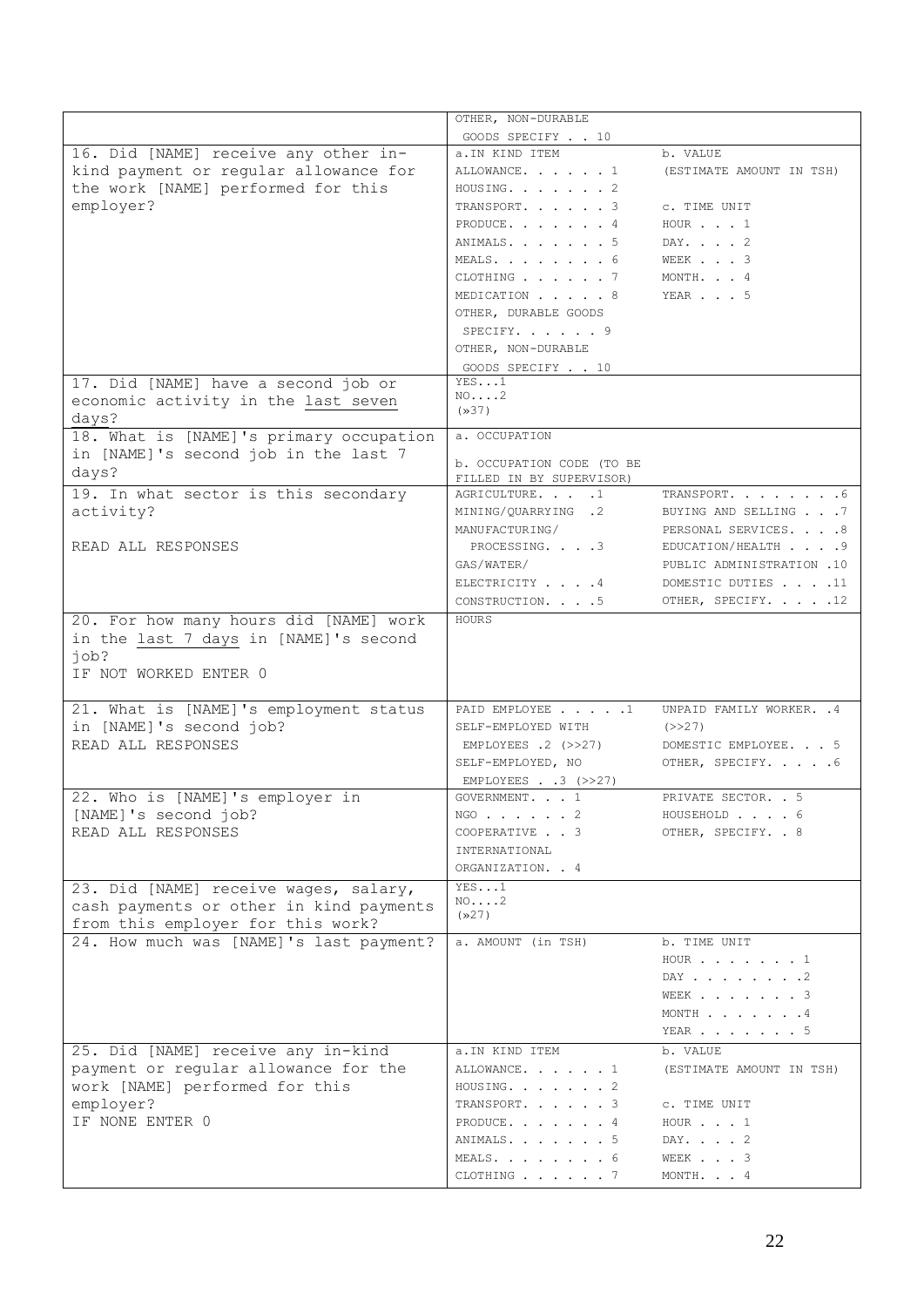|                                            | MEDICATION 8           | YEAR 5                                           |
|--------------------------------------------|------------------------|--------------------------------------------------|
|                                            | OTHER, DURABLE GOODS   |                                                  |
|                                            | SPECIFY. 9             |                                                  |
|                                            | OTHER, NON-DURABLE     |                                                  |
|                                            | GOODS SPECIFY 10       |                                                  |
| 26. Did [NAME] receive any other in-       | a. IN KIND ITEM        | b. VALUE                                         |
| kind payment or regular allowance for      | ALLOWANCE. 1           | (ESTIMATE AMOUNT IN TSH)                         |
| the work [NAME] performed for this         | HOUSING. 2             |                                                  |
| employer?                                  | TRANSPORT. 3           | C. TIME UNIT                                     |
| IF NONE ENTER 0                            | PRODUCE. 4             | HOUR 1                                           |
|                                            | ANIMALS. 5             | DAY. 2                                           |
|                                            | MEALS. 6               | WEEK 3                                           |
|                                            | CLOTHING 7             | MONTH. 4                                         |
|                                            | MEDICATION 8           | YEAR 5                                           |
|                                            | OTHER, DURABLE GOODS   |                                                  |
|                                            | SPECIFY. 9             |                                                  |
|                                            | OTHER, NON-DURABLE     |                                                  |
|                                            | GOODS SPECIFY 10       |                                                  |
| 27. Did [NAME] have a third job or         | YES1                   |                                                  |
| economic activity in the last seven        | $NO. \ldots 2$         |                                                  |
| days?                                      | (x37)                  |                                                  |
| 28. What is [NAME]'s primary occupation    | a. OCCUPATION          |                                                  |
| in [NAME]'s third job?                     | b. OCCUPATION CODE     |                                                  |
|                                            | (TO BE FILLED IN BY    |                                                  |
|                                            | SUPERVISOR)            |                                                  |
| 29. In what sector is this third           | AGRICULTURE. 1         | TRANSPORT. 6                                     |
| activity?                                  | MINING/QUARRYING .2    | BUYING AND SELLING 7                             |
| READ ALL RESPONSES                         | MANUFACTURING/         | PERSONAL SERVICES. 8                             |
|                                            | PROCESSING. 3          | EDUCATION/HEALTH 9                               |
|                                            | GAS/WATER/             | PUBLIC ADMINISTRATION .10                        |
|                                            | ELECTRICITY 4          | DOMESTIC DUTIES 11                               |
|                                            | CONSTRUCTION. 5        | OTHER, SPECIFY. 12                               |
| 30. For how many hours did [NAME] work     | HOURS                  |                                                  |
|                                            |                        |                                                  |
| in the last 7 days in [NAME]'s third       |                        |                                                  |
| job?                                       |                        |                                                  |
| 31. What is [NAME]'s employment status     | PAID EMPLOYEE 1        | UNPAID FAMILY WORKER. . 4                        |
| in [NAME]'s second job?                    | SELF-EMPLOYED WITH     | (>>37)                                           |
| READ ALL RESPONSES                         | EMPLOYEES $.2$ (>>37)  | DOMESTIC EMPLOYEE. 5                             |
|                                            | SELF-EMPLOYED, NO      | OTHER, SPECIFY. 6                                |
|                                            | EMPLOYEES 3 $(>>37)$   |                                                  |
|                                            | GOVERNMENT. 1          | PRIVATE SECTOR. . 5                              |
| 32. Who is [NAME]'s employer in            | $NGO$ 2                | HOUSEHOLD 6                                      |
| [NAME]'s second job?<br>READ ALL RESPONSES | COOPERATIVE 3          | OTHER, SPECIFY. . 8                              |
|                                            | INTERNATIONAL          |                                                  |
|                                            | ORGANIZATION. . 4      |                                                  |
|                                            |                        |                                                  |
| 33. Did [NAME] receive wages, salary,      | YES1<br>$NO. \ldots 2$ |                                                  |
| cash payments or other in kind payments    | (x37)                  |                                                  |
| from this employer for this work?          |                        |                                                  |
| 34. How much was [NAME]'s last payment?    | a. AMOUNT (in TSH)     | b. TIME UNIT                                     |
|                                            |                        | $HOUR \t{.} \t{.} \t{.} \t{.} \t{.} \t{.} \t{.}$ |
|                                            |                        | DAY 2                                            |
|                                            |                        | WEEK $\ldots$ $\ldots$ $\ldots$ 3                |
|                                            |                        | MONTH 4                                          |
|                                            |                        | YEAR 5                                           |
| 35. Did [NAME] receive any in-kind         | a. IN KIND ITEM        | b. VALUE                                         |
| payment or regular allowance for the       | ALLOWANCE. 1           | (ESTIMATE AMOUNT IN TSH)                         |
| work [NAME] performed for this             | HOUSING. 2             |                                                  |
| employer?                                  | TRANSPORT. 3           | C. TIME UNIT                                     |
| IF NONE ENTER 0                            | PRODUCE. 4             | HOUR 1                                           |
|                                            | ANIMALS. 5<br>MEALS. 6 | DAY. 2<br>WEEK 3                                 |